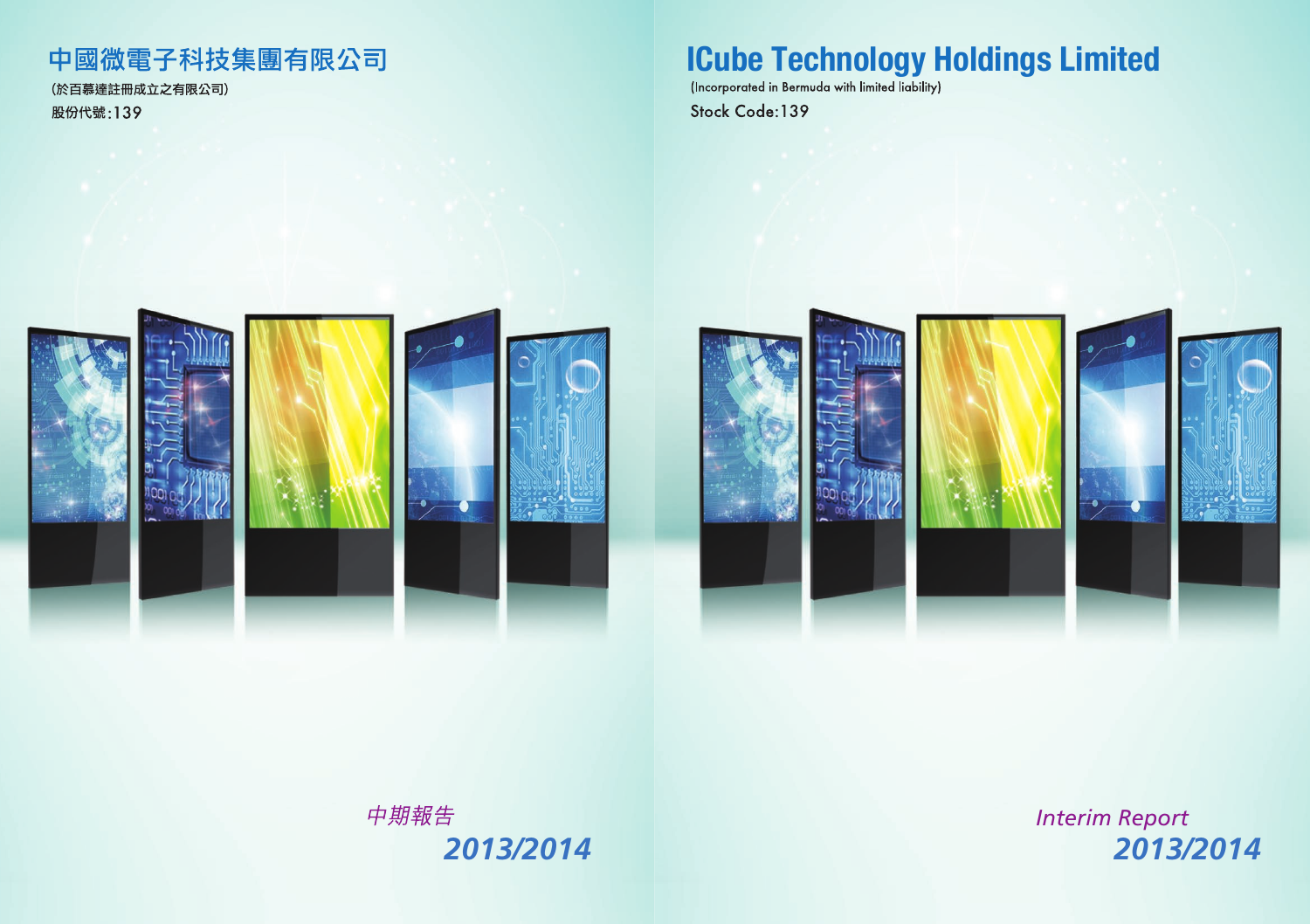# **Corporate Information**

# **EXECUTIVE DIRECTORS**

Wong Howard (Chairman & Chief Executive Officer) Wong Yat Fai

## **INDEPENDENT NON-EXECUTIVE DIRECTORS**

Tung Tat Chiu, Michael Li Chi Ming Wan Ngar Yin, David

# **AUDIT COMMITTEE**

Tung Tat Chiu, Michael (Chairman) Li Chi Ming Wan Ngar Yin, David

## **REMUNERATION COMMITTEE**

Li Chi Ming (Chairman) Tung Tat Chiu, Michael Wan Ngar Yin, David

#### **NOMINATION COMMITTEE**

Wong Howard (Chairman) Wong Yat Fai Tung Tat Chiu, Michael Li Chi Ming Wan Ngar Yin, David

## **COMPANY SECRETARY**

Szeto Pui Tong, Patrick

# **AUDITORS**

Ernst & Young

## **PRINCIPAL BANKERS**

The Hongkong and Shanghai Banking Corporation Limited Hang Seng Bank Limited

## **REGISTERED OFFICE**

Clarendon House 2 Church Street Hamilton HM 11 Bermuda

# **HEAD OFFICE AND PRINCIPAL PLACE OF BUSINESS**

Room 1603-05 Harcourt House 39 Gloucester Road Wanchai, Hong Kong

## **PRINCIPAL SHARE REGISTRAR**

MUFG Fund Services (Bermuda) Limited 26 Burnaby Street Hamilton HM 11 Bermuda

# **HONG KONG BRANCH SHARE REGISTRAR AND TRANSFER OFFICE**

Tricor Tengis Limited 26th Floor Tesbury Centre 28 Queen's Road East Wanchai Hong Kong

# **COMPANY'S WEBSITE**

www.icubetech.com.hk

#### **STOCK CODE** 139

**ICube Technology Holdings Limited** Interim Report 2013/2014 1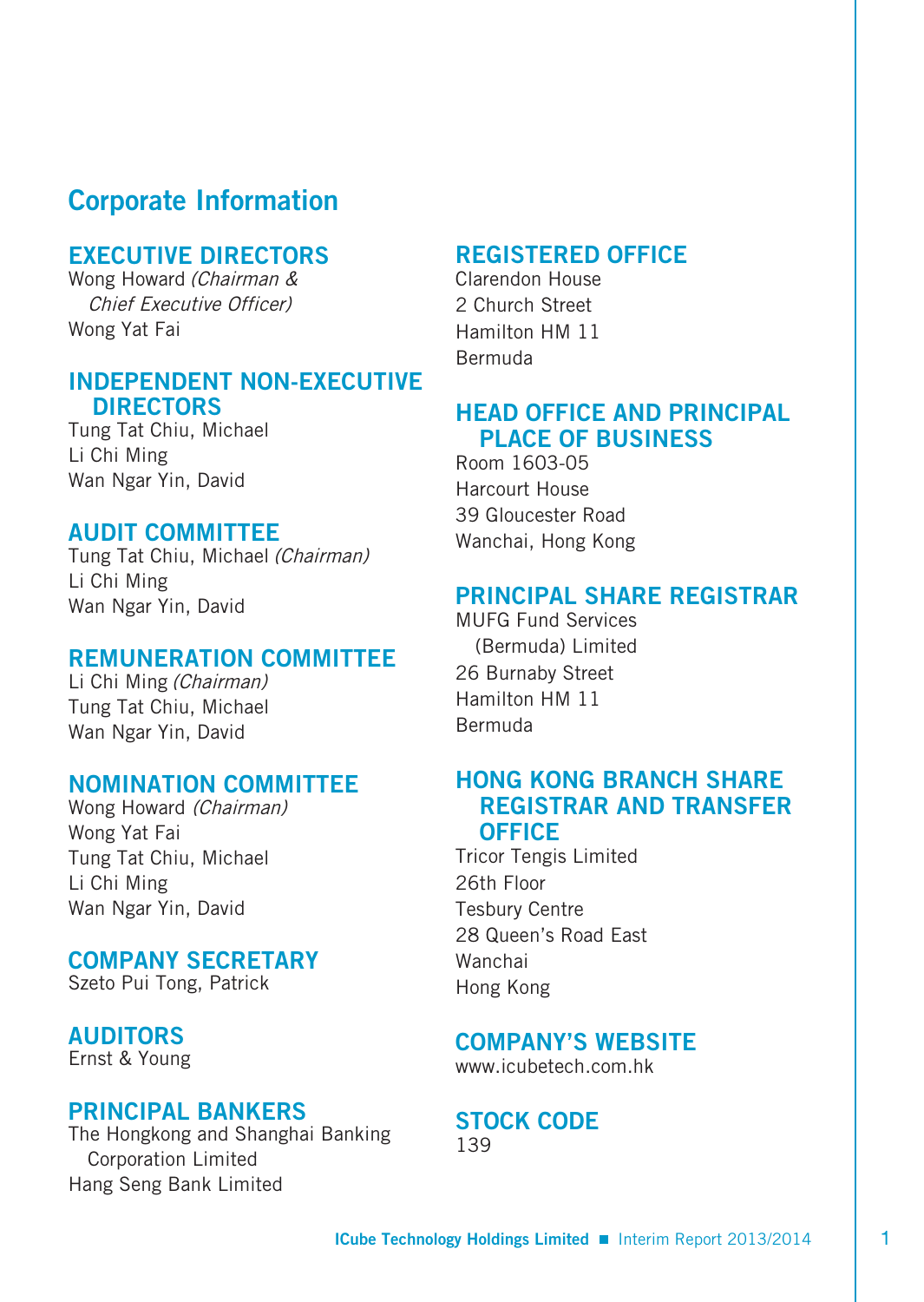The Board of Directors (the "Board") of ICube Technology Holdings Limited (the "Company") or ("ICube") announces the unaudited results of the Company and its subsidiaries (the "Group") for the six months ended 30 September 2013 (the "Period") together with comparative figures for the corresponding previous period as follows:-

# **CONDENSED CONSOLIDATED INCOME STATEMENT**

|                                           |                | For the six months<br>ended 30 September |                     |  |  |
|-------------------------------------------|----------------|------------------------------------------|---------------------|--|--|
|                                           |                | 2013                                     | 2012                |  |  |
|                                           |                | (Unaudited)                              | (Unaudited)         |  |  |
|                                           | <b>Notes</b>   | <b>HK\$'000</b>                          | HK\$'000            |  |  |
| <b>REVENUE</b>                            | $\overline{2}$ |                                          |                     |  |  |
| Electronic products                       |                | 6,019                                    | 9,347               |  |  |
| Treasury investments                      |                | 556                                      | (3, 265)            |  |  |
|                                           |                |                                          |                     |  |  |
|                                           |                | 6,575                                    | 6,082               |  |  |
|                                           |                |                                          |                     |  |  |
| Cost of electronic products sold          |                | (5,847)                                  | (9,235)             |  |  |
| Brokerage and commission expenses         |                | (28)                                     | (82)                |  |  |
|                                           |                | (5,875)                                  | (9,317)             |  |  |
|                                           |                | 700                                      | (3, 235)            |  |  |
|                                           |                |                                          |                     |  |  |
| Other income and gains                    | 3              | 1,273                                    | 817                 |  |  |
| Selling and distribution costs            |                | (147)                                    | (129)               |  |  |
| Administrative expenses<br>Research costs |                | (21, 526)<br>(6,589)                     | (17,661)<br>(5,065) |  |  |
| Other operating expenses                  |                | (230)                                    | (945)               |  |  |
| Fair value gains/(losses), net:           |                |                                          |                     |  |  |
| Equity investments at fair value          |                |                                          |                     |  |  |
| through profit or loss                    |                | 20,916                                   | (17, 245)           |  |  |
| Derivative component of convertible       |                |                                          |                     |  |  |
| bonds                                     |                | 32,172                                   | 12,430              |  |  |
| <b>Finance costs</b>                      | 5              | (8, 475)                                 | (10, 963)           |  |  |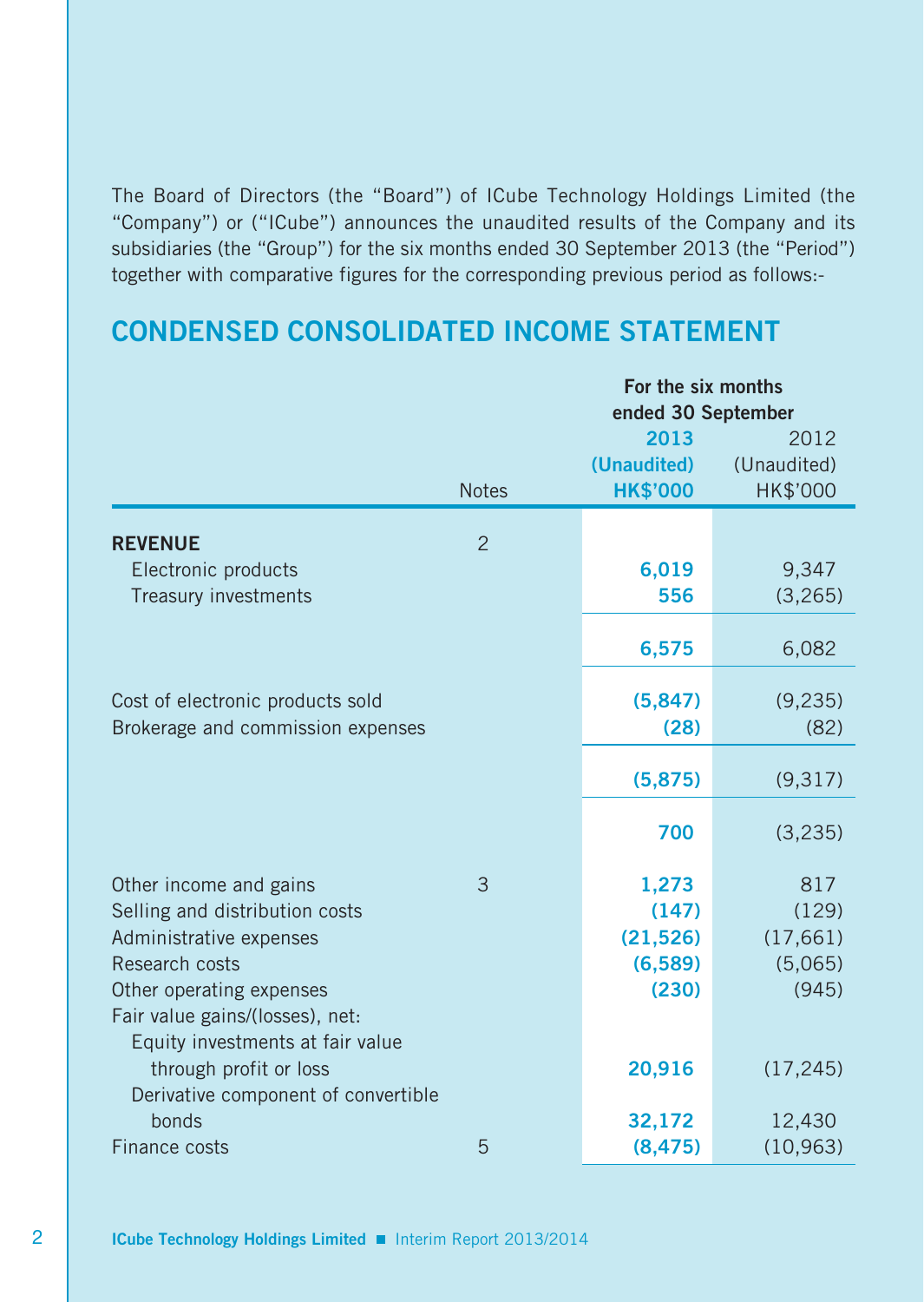|                                                                                                                           |                | For the six months<br>ended 30 September |                                  |  |  |
|---------------------------------------------------------------------------------------------------------------------------|----------------|------------------------------------------|----------------------------------|--|--|
|                                                                                                                           | <b>Notes</b>   | 2013<br>(Unaudited)<br><b>HK\$'000</b>   | 2012<br>(Unaudited)<br>HK\$'000  |  |  |
| Profit/(loss) before tax                                                                                                  | $\overline{4}$ | 18,094                                   | (41,996)                         |  |  |
| Income tax expense                                                                                                        | 6              |                                          |                                  |  |  |
| PROFIT/(LOSS) FOR THE PERIOD                                                                                              |                | 18,094                                   | (41,996)                         |  |  |
| Attributable to:<br>Owners of the parent<br>Non-controlling interests                                                     |                | 23,823<br>(5,729)<br>18,094              | (37, 188)<br>(4,808)<br>(41,996) |  |  |
| <b>DIVIDEND</b>                                                                                                           | $\overline{7}$ |                                          |                                  |  |  |
| <b>EARNING/(LOSS) PER SHARE</b><br><b>ATTRIBUTABLE TO ORDINARY</b><br><b>EQUITY HOLDERS OF THE PARENT</b><br><b>Basic</b> | 8              | HK3.11 cents                             | (Restated)<br>HK(1.83) cents     |  |  |
| <b>Diluted</b>                                                                                                            |                | HK2.49 cents                             | $HK(1.83)$ cents                 |  |  |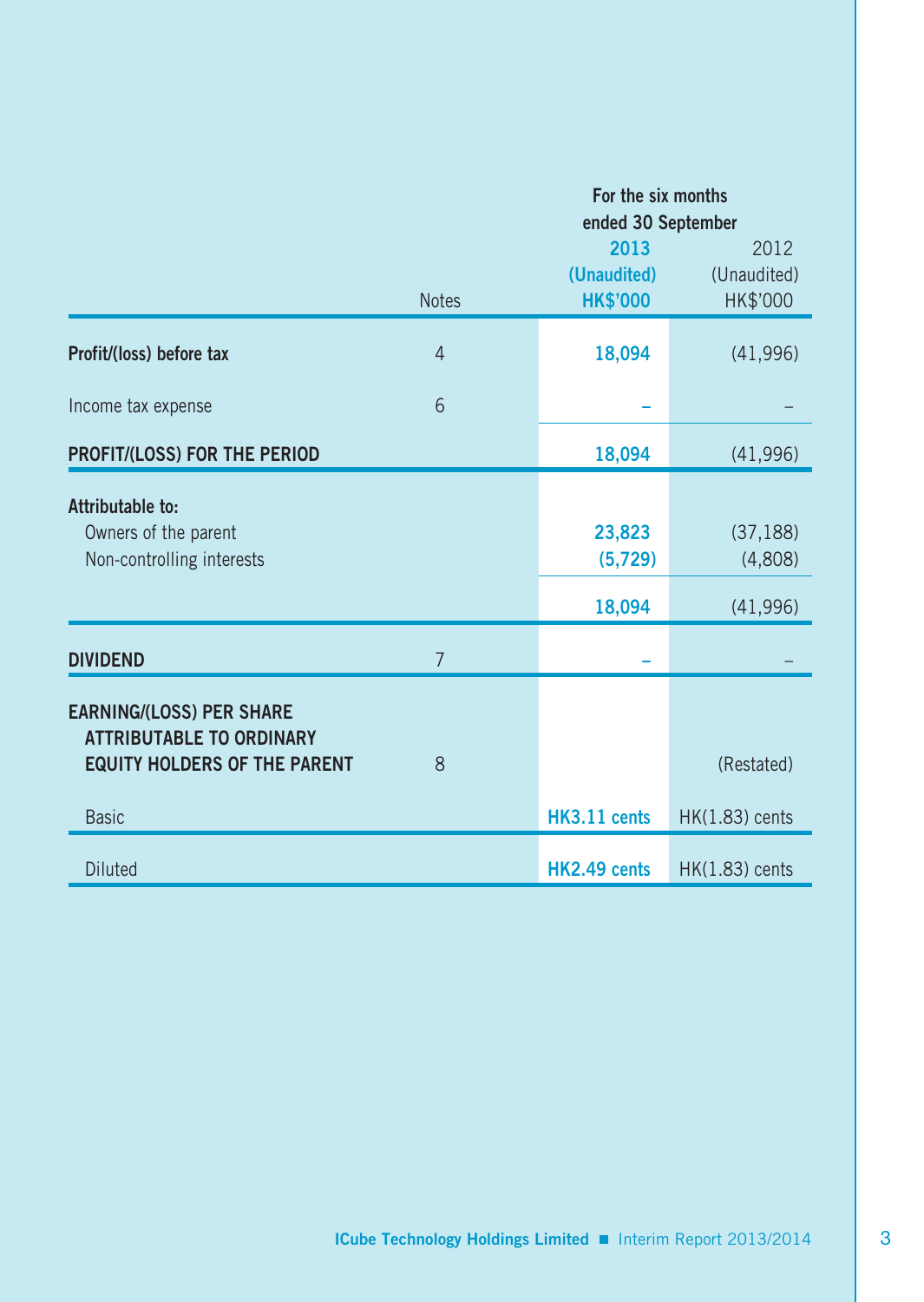# **CONDENSED CONSOLIDATED STATEMENT OF COMPREHENSIVE INCOME**

|                                                                                                                                                                  | For the six months                 |                |  |  |
|------------------------------------------------------------------------------------------------------------------------------------------------------------------|------------------------------------|----------------|--|--|
|                                                                                                                                                                  | ended 30 September<br>2013<br>2012 |                |  |  |
|                                                                                                                                                                  | (Unaudited)                        | (Unaudited)    |  |  |
|                                                                                                                                                                  | <b>HK\$'000</b>                    | HK\$'000       |  |  |
|                                                                                                                                                                  |                                    |                |  |  |
| <b>PROFIT/(LOSS) FOR THE PERIOD</b>                                                                                                                              | 18,094                             | (41, 996)      |  |  |
| <b>OTHER COMPREHENSIVE INCOME/(LOSS)</b><br>Items that may be reclassified to profit or loss<br>in subsequent periods:<br>Available-for-sale equity investments: |                                    |                |  |  |
| Change in fair value                                                                                                                                             | 1,214                              | 1,736          |  |  |
| Income tax effect                                                                                                                                                | (201)                              | (287)          |  |  |
|                                                                                                                                                                  | 1,013                              | 1,449          |  |  |
| Exchange differences on translation of                                                                                                                           |                                    |                |  |  |
| foreign operations                                                                                                                                               | (5)                                | $\overline{2}$ |  |  |
| <b>OTHER COMPREHENSIVE INCOME</b><br>FOR THE PERIOD, NET OF TAX                                                                                                  | 1,008                              | 1,451          |  |  |
| <b>TOTAL COMPREHENSIVE INCOME/(LOSS)</b><br><b>FOR THE PERIOD</b>                                                                                                | 19,102                             | (40, 545)      |  |  |
| Attributable to:                                                                                                                                                 |                                    |                |  |  |
| Owners of the parent                                                                                                                                             | 24,810                             | (35, 739)      |  |  |
| Non-controlling interests                                                                                                                                        | (5,708)                            | (4,806)        |  |  |
|                                                                                                                                                                  | 19,102                             | (40, 545)      |  |  |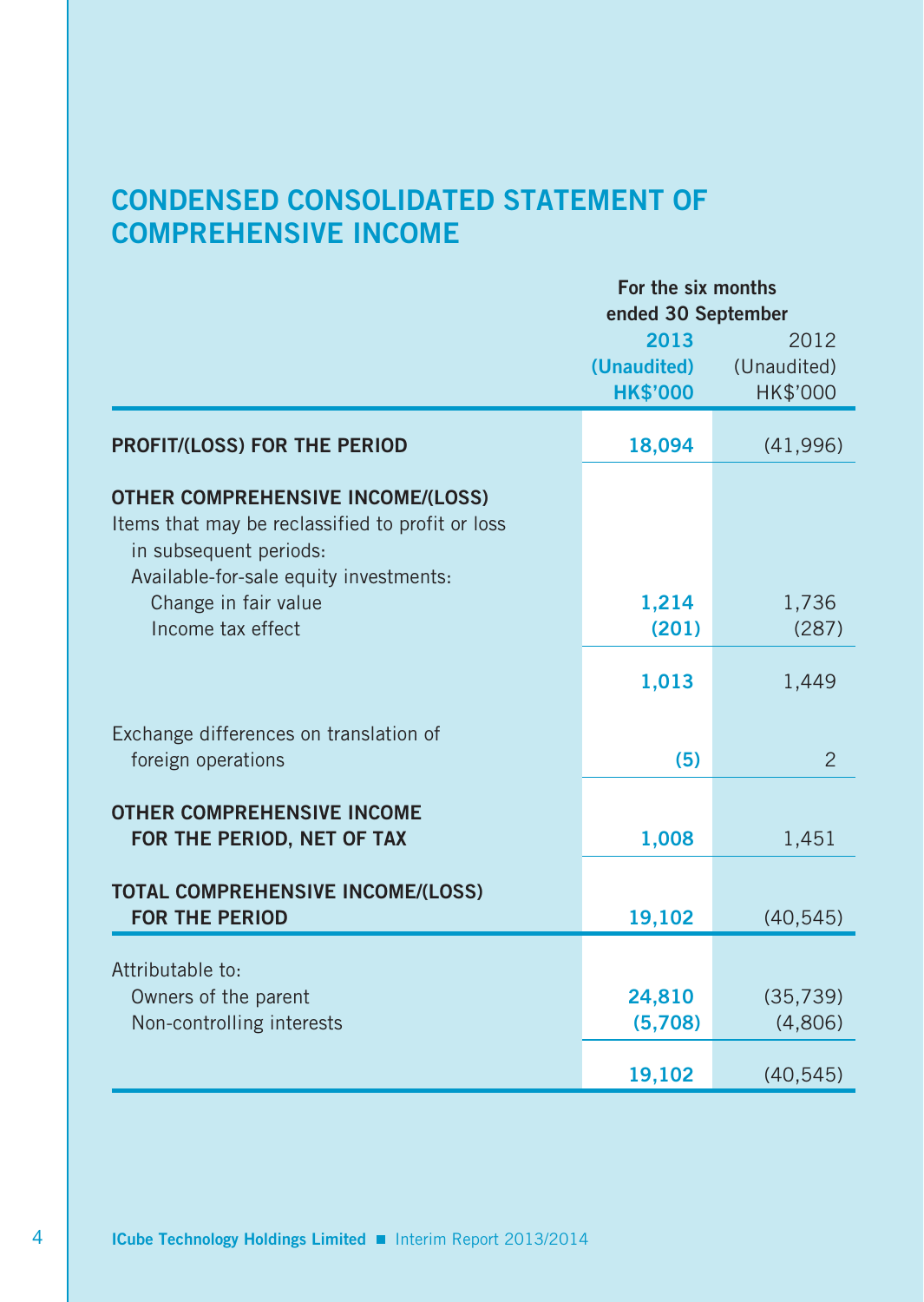# **CONDENSED CONSOLIDATED STATEMENT OF FINANCIAL POSITION**

|                                       |              | At 30 September   | At 31 March |
|---------------------------------------|--------------|-------------------|-------------|
|                                       |              | 2013              | 2013        |
|                                       |              | (Unaudited)       | (Audited)   |
|                                       | <b>Notes</b> | <b>HK\$'000</b>   | HK\$'000    |
| <b>NON-CURRENT ASSETS</b>             |              |                   |             |
| Property, plant and equipment         |              | 1,321             | 1,604       |
| Available-for-sale equity investments | 9            | 13,813            | 12,599      |
| Total non-current assets              |              | 15,134            | 14,203      |
| <b>CURRENT ASSETS</b>                 |              |                   |             |
| Equity investments at fair value      |              |                   |             |
| through profit or loss                | 10           | 114,927           | 92,045      |
| Inventories                           | 11           | 468               | 478         |
| Trade receivables                     | 12           | 1,730             | 737         |
| Prepayments, deposits and             |              |                   |             |
| other receivables                     |              | 8,003             | 1,823       |
| Derivative component of               |              |                   |             |
| convertible bonds                     | 14           | 36,705            | 4,533       |
| Restricted bank balances              |              | 1,111             | 1,953       |
| Cash and bank balances                |              | 130,594           | 30,747      |
| Total current assets                  |              | 293,538           | 132,316     |
| <b>CURRENT LIABILITIES</b>            |              |                   |             |
| Trade payables                        | 13           | 574               | 72          |
| Tax payable                           |              | $12 \overline{ }$ | 12          |
| Other payables and accruals           |              | 12,104            | 13,205      |
| Finance lease payables                |              | 12                | 85          |
| <b>Total current liabilities</b>      |              | 12,702            | 13,374      |
|                                       |              |                   |             |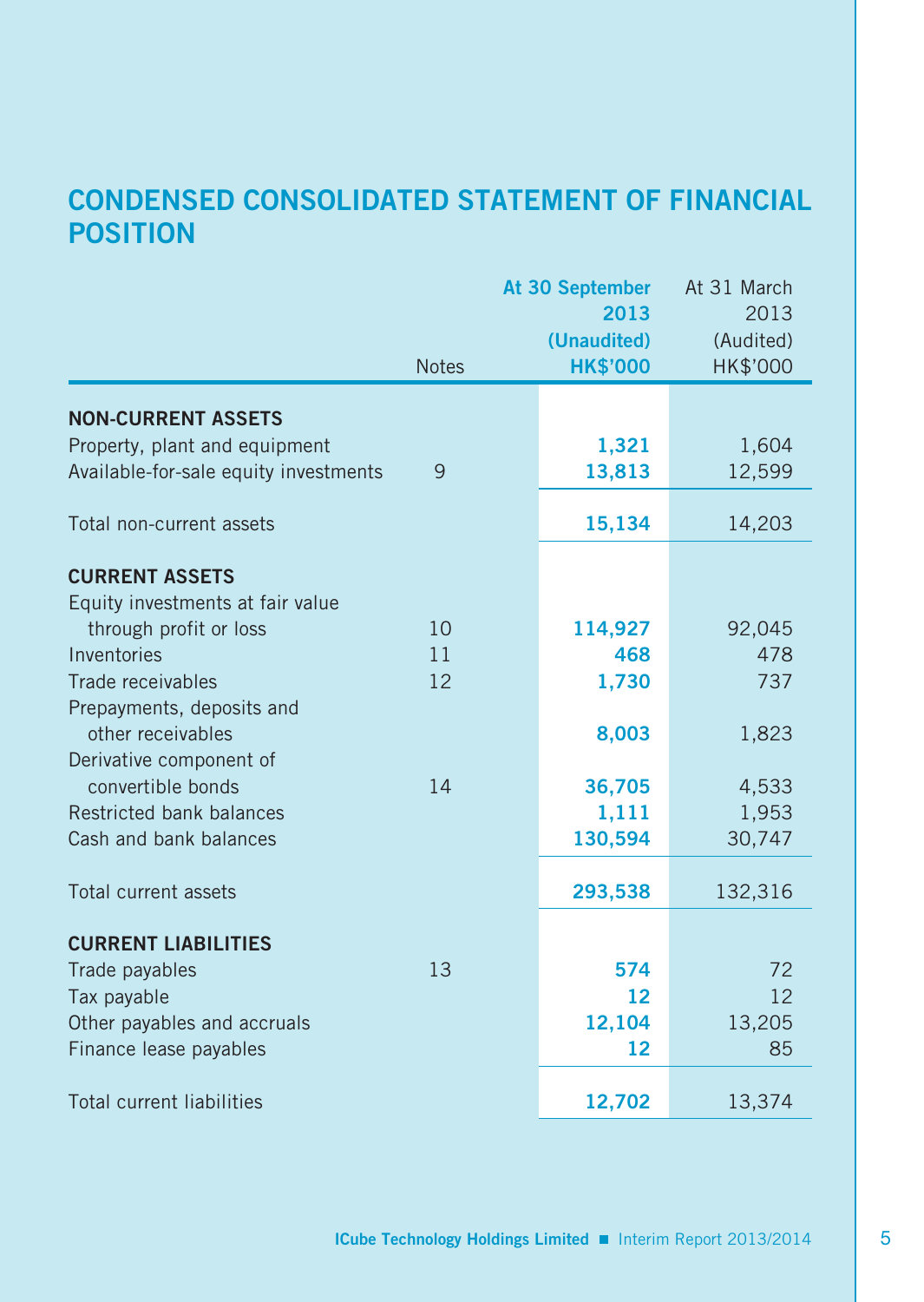|                                                                                                      |              | At 30 September     | At 31 March       |
|------------------------------------------------------------------------------------------------------|--------------|---------------------|-------------------|
|                                                                                                      |              | 2013<br>(Unaudited) | 2013<br>(Audited) |
|                                                                                                      | <b>Notes</b> | <b>HK\$'000</b>     | HK\$'000          |
| <b>NET CURRENT ASSETS</b>                                                                            |              | 280,836             | 118,942           |
| <b>TOTAL ASSETS LESS CURRENT</b><br><b>LIABILITIES</b>                                               |              | 295,970             | 133,145           |
| <b>NON-CURRENT LIABILITIES</b><br>Convertible bonds                                                  | 14           | 69,382              | 65,379            |
| <b>Bonds</b>                                                                                         | 14           | 74,968              | 70,515            |
| Deferred tax liabilities                                                                             |              | 783                 | 582               |
| Total non-current liabilities                                                                        |              | 145,133             | 136,476           |
| <b>NET ASSETS/(LIABILITIES)</b>                                                                      |              | 150,837             | (3, 331)          |
| <b>EQUITY/(DEFICIENCY IN ASSETS)</b><br><b>EQUITY ATTRIBUTABLE TO</b><br><b>OWNERS OF THE PARENT</b> |              |                     |                   |
| Issued capital                                                                                       | 15           | 20,337              | 6,779             |
| <b>Reserves</b>                                                                                      |              | 161,954             | 16,641            |
|                                                                                                      |              | 182,291             | 23,420            |
| Non-controlling interests                                                                            |              | (31, 454)           | (26, 751)         |
| Total equity/(deficiency in assets)                                                                  |              | 150,837             | (3, 331)          |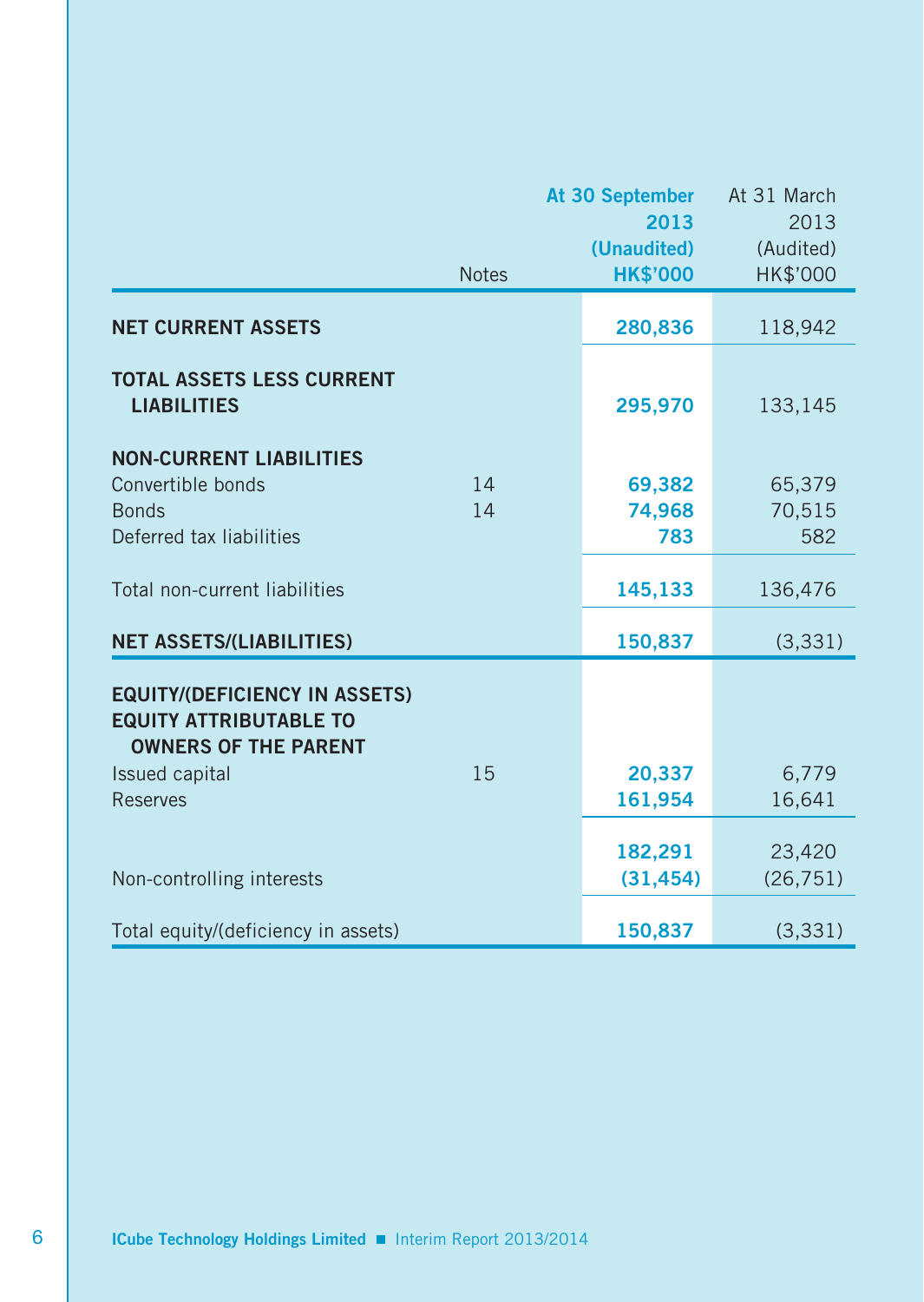# **CONDENSED CONSOLIDATED STATEMENT OF CHANGES IN EQUITY**

For the six months ended 30 September 2013

|                                                                                                            | Attributable to owners of the parent |                                                |                                                  |                                       |                                        |                                                            |                                                                                                 |                                        |                                                      |                          |                                                     |                                                                  |
|------------------------------------------------------------------------------------------------------------|--------------------------------------|------------------------------------------------|--------------------------------------------------|---------------------------------------|----------------------------------------|------------------------------------------------------------|-------------------------------------------------------------------------------------------------|----------------------------------------|------------------------------------------------------|--------------------------|-----------------------------------------------------|------------------------------------------------------------------|
|                                                                                                            | <b>Issued</b><br>capital<br>HK\$'000 | Share<br>premium<br>account<br><b>HK\$'000</b> | Contributed<br><b>Surplus</b><br><b>HK\$'000</b> | Capital<br>reserve<br><b>HK\$'000</b> | Share<br>option<br>reserve<br>HK\$'000 | component<br>of<br>convertible<br>bonds<br><b>HK\$'000</b> | Equity Available-for-<br>sale equity<br>investment<br>revaluation<br>reserve<br><b>HK\$'000</b> | <b>Exchange</b><br>reserve<br>HK\$'000 | fluctuation Accumulated<br>losses<br><b>HK\$'000</b> | Total<br><b>HK\$'000</b> | Non-<br>controlling<br>Interests<br><b>HK\$'000</b> | Total<br>equity/<br>(deficiency<br>in assets)<br><b>HK\$'000</b> |
| At 1 April 2013<br>Profit/(loss) for the period<br>Other comprehensive<br>income/(loss)<br>for the period: | 6,779                                | 745,229                                        | 578,291                                          | 556                                   | 35,778                                 | 47,257                                                     | 2,948                                                                                           | (525)                                  | (1, 392, 893)<br>23,823                              | 23,420<br>23,823         | (26,751)<br>(5,729)                                 | (3, 331)<br>18,094                                               |
| Changes in fair value<br>of available-for-<br>sale equity<br>investments,<br>net of tax                    |                                      |                                                |                                                  |                                       |                                        |                                                            | 1,013                                                                                           |                                        |                                                      | 1,013                    |                                                     | 1,013                                                            |
| Exchange difference<br>on translation of<br>foreign operations                                             |                                      |                                                |                                                  |                                       |                                        |                                                            |                                                                                                 | (26)                                   |                                                      | (26)                     | 21                                                  | (5)                                                              |
| Total comprehensive<br>income/(loss) for the period                                                        |                                      |                                                |                                                  |                                       |                                        |                                                            | 1,013                                                                                           | (26)                                   | 23,823                                               | 24,810                   | (5,708)                                             | 19,102                                                           |
| Rights issue                                                                                               | 13,558                               | 122,024                                        |                                                  |                                       |                                        |                                                            |                                                                                                 |                                        |                                                      | 135,582                  | ä                                                   | 135,582                                                          |
| Share issue expenses                                                                                       |                                      | (5,030)                                        |                                                  |                                       |                                        |                                                            |                                                                                                 |                                        |                                                      | (5,030)                  |                                                     | (5,030)                                                          |
| Equity-settled share option<br>arrangements, net<br>Capital contribution<br>from non-controlling           |                                      |                                                |                                                  |                                       | 3,509                                  |                                                            |                                                                                                 |                                        |                                                      | 3,509                    |                                                     | 3,509                                                            |
| interests of a subsidiary                                                                                  |                                      |                                                |                                                  |                                       |                                        |                                                            |                                                                                                 |                                        |                                                      | ÷                        | 1,005                                               | 1,005                                                            |
| At 30 September 2013                                                                                       | 20,337                               | 862,223*                                       | 578,291*                                         | 556*                                  | 39,287*                                | 47,257*                                                    | $3,961*$                                                                                        | $(551)^*$                              | $(1,369,070)$ *                                      | 182,291                  | (31, 454)                                           | 150,837                                                          |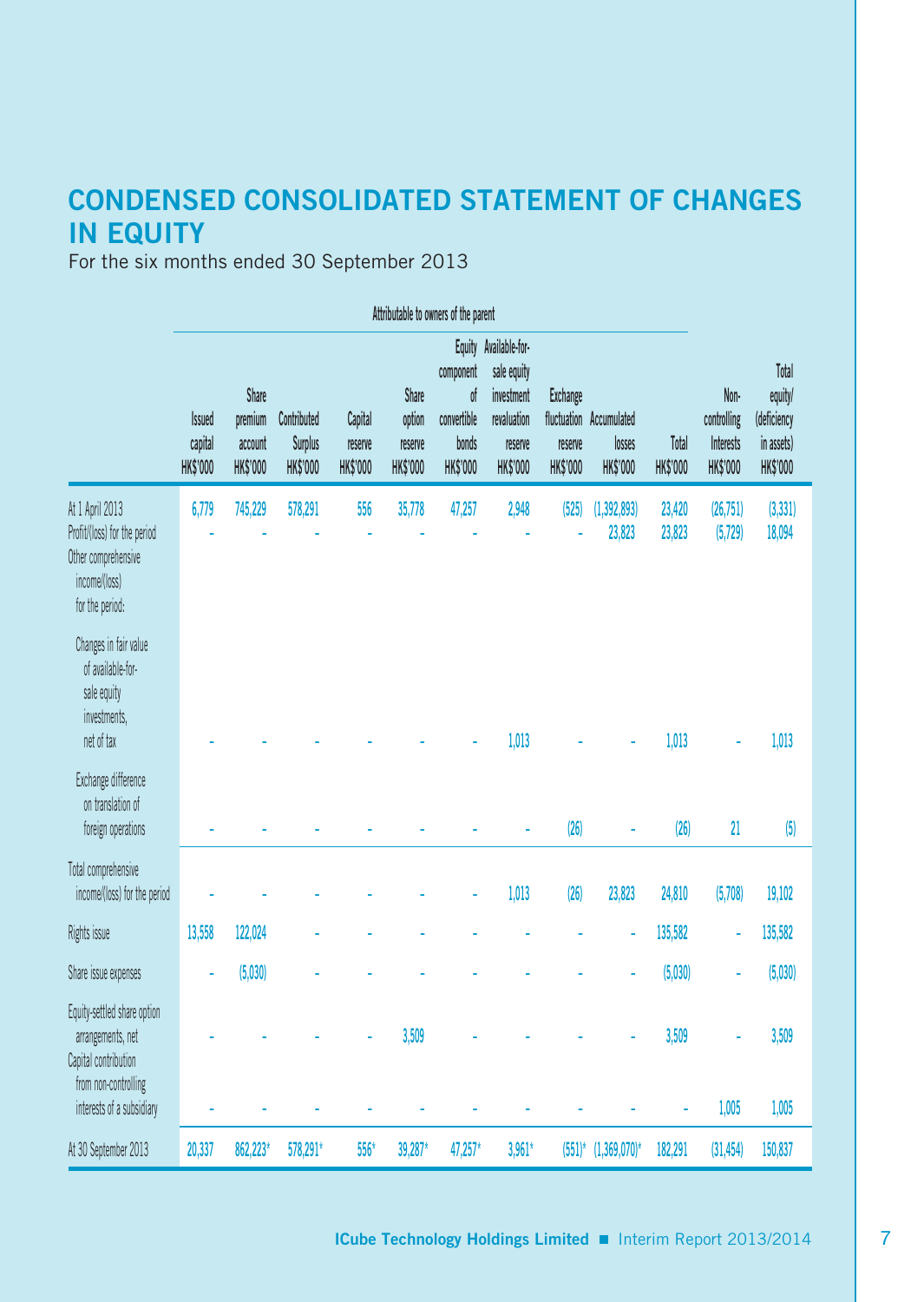|                                                                                                             | Attributable to owners of the parent |                                         |                                    |                                |                                        |                                                     |                                                                                          |                                 |                                               |                     |                                              |                                                           |
|-------------------------------------------------------------------------------------------------------------|--------------------------------------|-----------------------------------------|------------------------------------|--------------------------------|----------------------------------------|-----------------------------------------------------|------------------------------------------------------------------------------------------|---------------------------------|-----------------------------------------------|---------------------|----------------------------------------------|-----------------------------------------------------------|
|                                                                                                             | <b>Issued</b><br>capital<br>HK\$'000 | Share<br>premium<br>account<br>HK\$'000 | Contributed<br>Surplus<br>HK\$'000 | Capital<br>reserve<br>HK\$'000 | Share<br>option<br>reserve<br>HK\$'000 | component<br>0f<br>convertible<br>bonds<br>HK\$'000 | Equity Available-for-<br>sale equity<br>investment<br>revaluation<br>reserve<br>HK\$'000 | Exchange<br>reserve<br>HK\$'000 | fluctuation Accumulated<br>losses<br>HK\$'000 | Total<br>HK\$'000   | Non-<br>controlling<br>Interests<br>HK\$'000 | Total<br>equity/<br>(deficiency<br>in assets)<br>HK\$'000 |
| At 1 April 2012<br>Loss for the period<br>Other comprehensive<br>income for the period:                     | 33,896                               | 745,229                                 | 551,174                            | 556                            | 30,911                                 | 47,257                                              | 1,597                                                                                    | (590)                           | (1,386,694)<br>(37, 188)                      | 23,336<br>(37, 188) | (17,090)<br>(4,808)                          | 6,246<br>(41,996)                                         |
| Changes in fair value<br>of available-for-<br>sale equity investments,<br>net of tax<br>Exchange difference |                                      |                                         |                                    |                                |                                        |                                                     | 1,449                                                                                    |                                 |                                               | 1,449               |                                              | 1,449                                                     |
| on translation of<br>foreign operations                                                                     |                                      |                                         |                                    |                                |                                        |                                                     |                                                                                          |                                 |                                               |                     | $\overline{2}$                               | $\overline{2}$                                            |
| Total comprehensive<br>income/(loss) for the period                                                         |                                      |                                         |                                    |                                |                                        |                                                     | 1,449                                                                                    |                                 | (37, 188)                                     | (35, 739)           | (4,806)                                      | (40,545)                                                  |
| Equity-settled share option<br>arrangements                                                                 |                                      |                                         |                                    |                                | 2,155                                  |                                                     |                                                                                          |                                 |                                               | 2,155               |                                              | 2,155                                                     |
| Capital contribution<br>from non-controlling<br>interests of a subsidiary                                   |                                      |                                         |                                    |                                |                                        |                                                     |                                                                                          |                                 |                                               |                     | 918                                          | 918                                                       |
| At 30 September 2012                                                                                        | 33,896                               | 745,229                                 | 551.174                            | 556                            | 33,066                                 | 47,257                                              | 3,046                                                                                    | (590)                           | (1,423,882)                                   | (10, 248)           | (20, 978)                                    | (31, 226)                                                 |

## For the six months ended 30 September 2012

These reserve accounts comprise the consolidated reserves of HK\$161,954,000 (31 March 2013: consolidated reserves of HK\$16,641,000) in the condensed consolidated statement of financial position.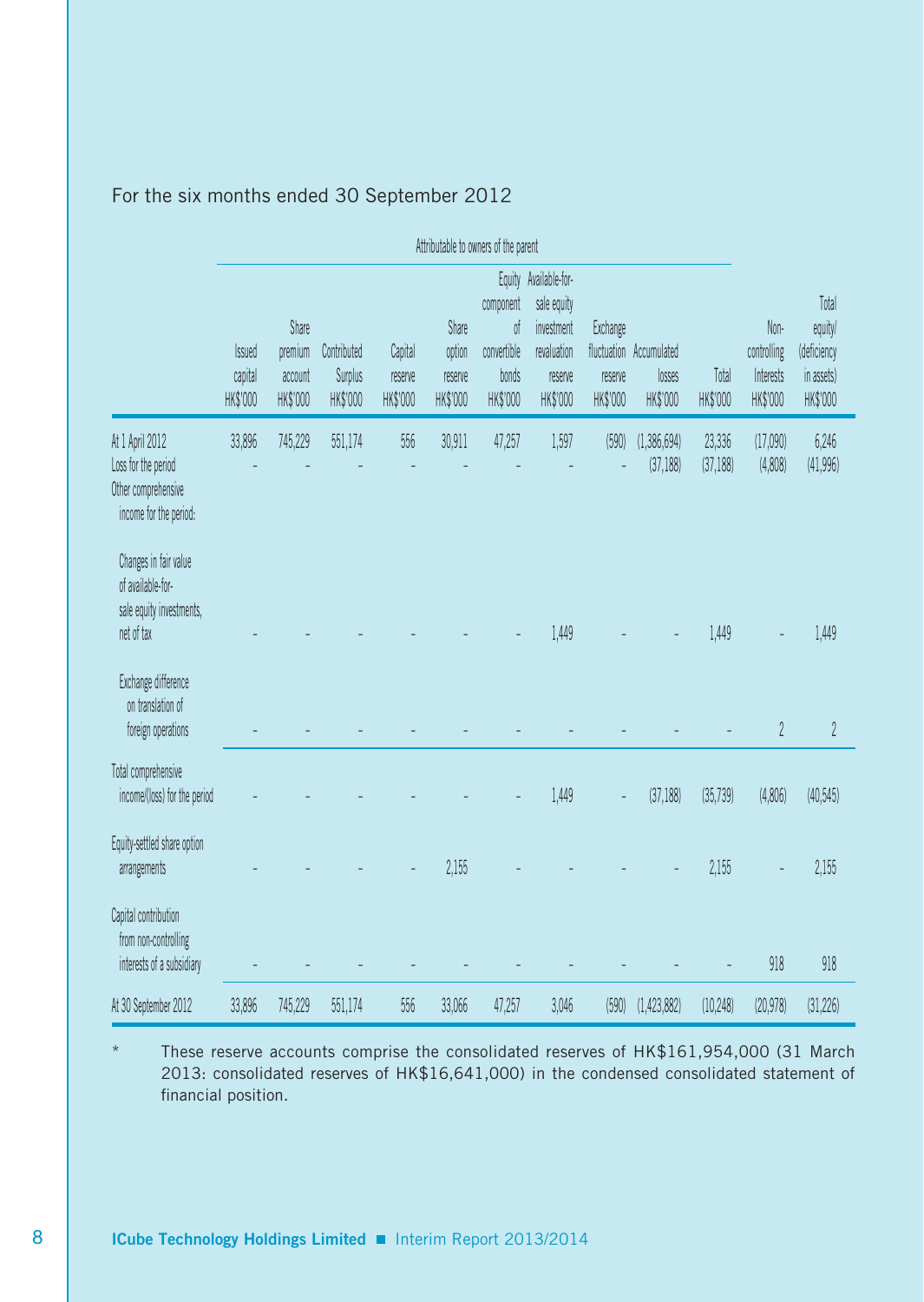# **CONDENSED CONSOLIDATED CASH FLOW STATEMENT**

|                                                  | For the six months                 |             |  |  |  |
|--------------------------------------------------|------------------------------------|-------------|--|--|--|
|                                                  | ended 30 September<br>2013<br>2012 |             |  |  |  |
|                                                  | (Unaudited)                        | (Unaudited) |  |  |  |
|                                                  | <b>HK\$'000</b>                    | HK\$'000    |  |  |  |
|                                                  |                                    |             |  |  |  |
| <b>NET CASH FLOWS USED IN</b>                    |                                    |             |  |  |  |
| <b>OPERATING ACTIVITIES</b>                      | (31, 683)                          | (15, 408)   |  |  |  |
| <b>NET CASH FLOWS USED IN</b>                    |                                    |             |  |  |  |
| <b>INVESTING ACTIVITIES</b>                      | (9)                                | (95)        |  |  |  |
| <b>NET CASH FLOWS FROM</b>                       |                                    |             |  |  |  |
| <b>FINANCING ACTIVITIES</b>                      | 131,484                            | 850         |  |  |  |
| <b>INCREASE/(DECREASE) IN CASH AND</b>           |                                    |             |  |  |  |
| <b>CASH EQUIVALENTS</b>                          | 99,792                             | (14, 653)   |  |  |  |
| Cash and cash equivalents at beginning of period | 30,747                             | 49.989      |  |  |  |
| Effect of foreign exchange rate changes, net     | 55                                 | 29          |  |  |  |
| CASH AND CASH EQUIVALENTS AT END OF PERIOD       | 130,594                            | 35,365      |  |  |  |
| ANALYSIS OF BALANCES OF CASH AND                 |                                    |             |  |  |  |
| <b>CASH EQUIVALENTS</b>                          |                                    |             |  |  |  |
|                                                  |                                    |             |  |  |  |
| Cash and bank balances                           | 130,594                            | 35,365      |  |  |  |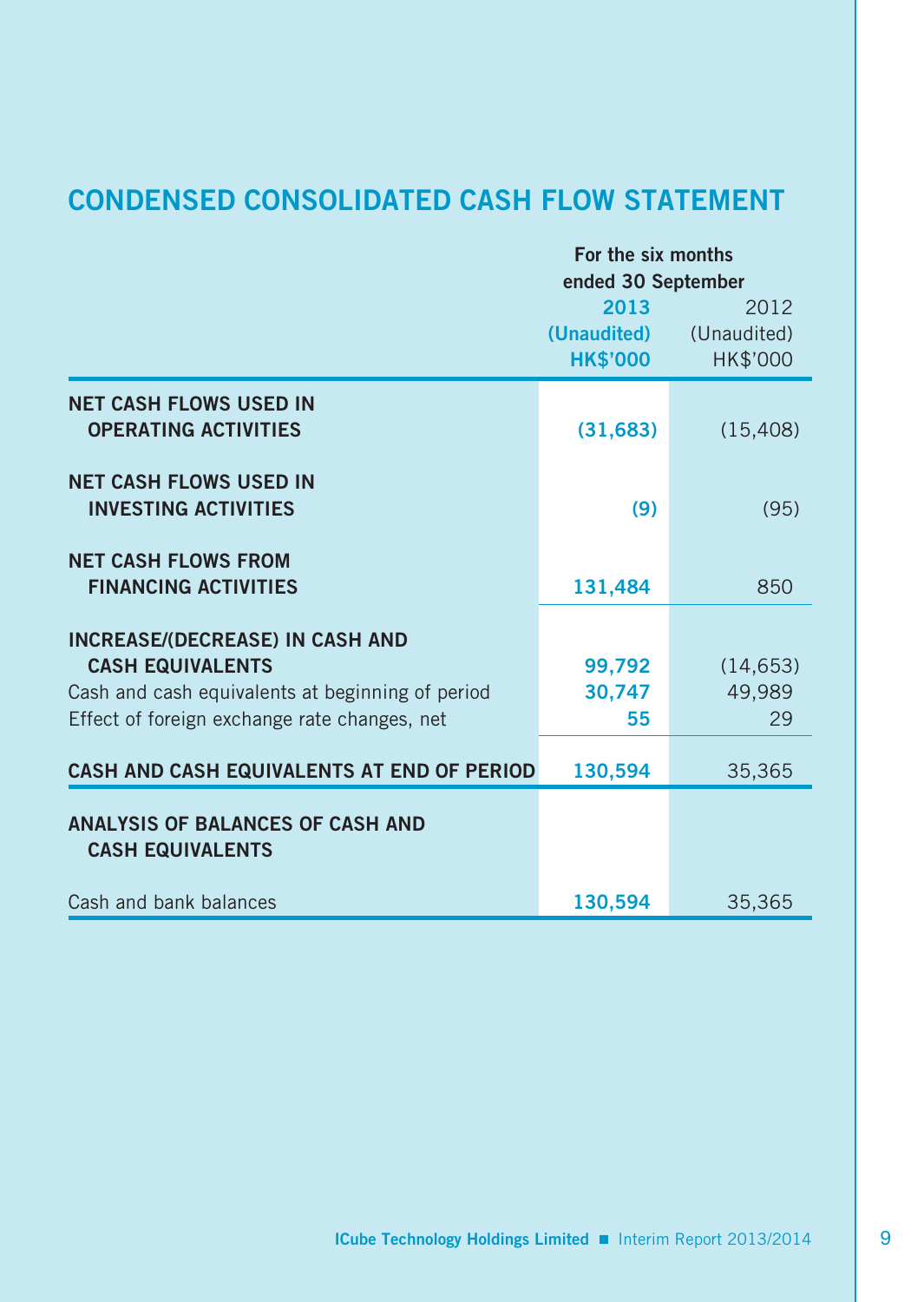# **NOTES TO CONDENSED CONSOLIDATED FINANCIAL STATEMENTS**

#### **1. Basis of preparation and accounting policies**

These interim condensed consolidated financial statements have not been audited by the Company's auditors but have been reviewed by the Company's Audit Committee (the "Audit Committee").

The unaudited interim condensed consolidated financial statements have been prepared in accordance with Hong Kong Accounting Standard ("HKAS") 34 "Interim Financial Reporting", issued by the Hong Kong Institute of Certified Public Accountants and Appendix 16 to the Rules (the "Listing Rules") Governing the Listing of Securities on The Stock Exchange of Hong Kong Limited.

The accounting policies and basis of preparation used in the preparation of these unaudited interim condensed consolidated financial statements are consistent with those used in the preparation of the Company's audited consolidated financial statements for the year ended 31 March 2013 except for the adoption of the new standards and interpretations as noted below.

#### **1.1 Changes In Accounting Policies and Disclosures**

The Group has adopted the following new and revised Hong Kong Financial Reporting Standards ("HKFRSs") for the first time for the current period's unaudited interim condensed consolidated financial information.

| <b>HKFRS 1 Amendments</b>  | Amendments to HKFRS 1 First-time Adoption of |
|----------------------------|----------------------------------------------|
|                            | Hong Kong Financial Reporting Standards      |
|                            | $-$ Government Loans                         |
| <b>HKFRS 7 Amendments</b>  | Amendments to HKFRS 7 Financial Instruments: |
|                            | Disclosures – Offsetting Financial Assets    |
|                            | and Financial Liabilities                    |
| HKFRS 10                   | <b>Consolidated Financial Statements</b>     |
| <b>HKFRS 11</b>            | Joint Arrangements                           |
| <b>HKFRS 12</b>            | Disclosure of Interests in Other Entities    |
| HKFRS 10, HKFRS 11 and     | Amendments to HKFRS 10, HKFRS 11 and         |
| <b>HKFRS 12 Amendments</b> | <b>HKFRS</b> 12 – Transition Guidance        |
| <b>HKFRS 13</b>            | Fair Value Measurement                       |
| <b>HKAS 1 Amendments</b>   | Amendments to HKAS 1 Presentation of         |
|                            | Financial Statements – Presentation of Items |
|                            | of Other Comprehensive Income                |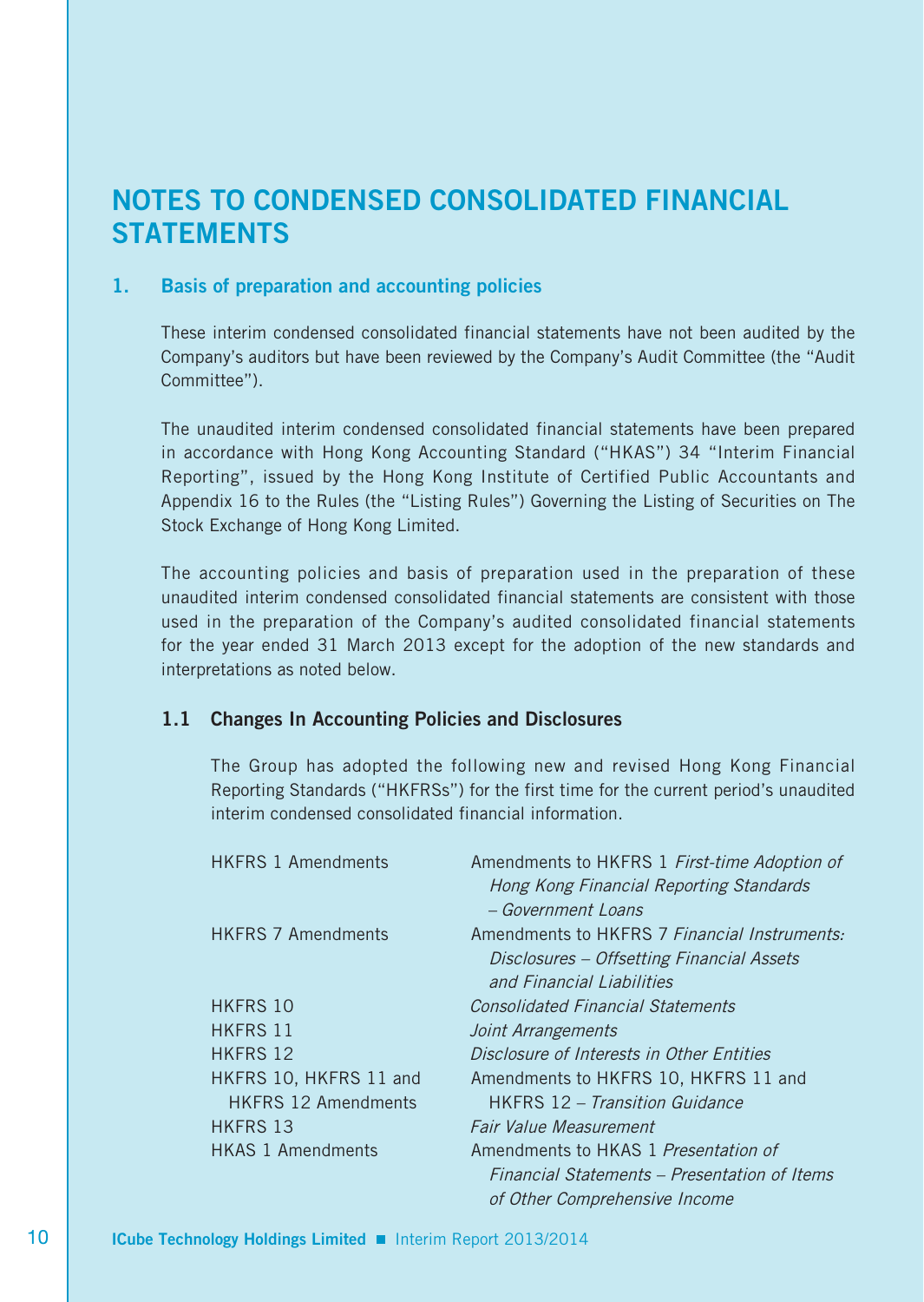| HKAS 19 (2011)                | <b>Employee Benefits</b>                     |
|-------------------------------|----------------------------------------------|
| HKAS 27 (2011)                | <b>Separate Financial Statements</b>         |
| HKAS 28 (2011)                | Investments in Associates and Joint Ventures |
| HK(IFRIC)-Int 20              | Stripping Costs in the Production Phase of a |
|                               | Surface Mine                                 |
| Annual Improvements to        | Amendments to a number of HKFRSs issued      |
| <b>HKFRSs 2009-2011 Cycle</b> | in June 2012                                 |

Other than as further explained below, the adoption of the new and revised HKFRSs has had no significant financial effect on the unaudited interim condensed consolidated financial information.

The HKAS 1 Amendments change the grouping of items presented in other comprehensive income. Items that could be reclassified (or recycled) to profit or loss at a future point in time (for example, net gain on hedge of a net investment, exchange differences on translation of foreign operations, net movement on cash flow hedges and net loss or gain on available-for-sale financial assets) would be presented separately from items which will never be reclassified (for example, actuarial gains or losses on defined benefit plans and revaluation of land and buildings). The Group's presentation of other comprehensive income in the unaudited interim condensed consolidated financial information has been modified accordingly.

HKFRS 13 provides a precise definition of fair value and a single source of fair value measurement and disclosure requirements for use across HKFRSs. The standard does not change the circumstances in which the Group is required to use fair value, but provides guidance on how fair value should be applied where its use is already required or permitted under other HKFRSs. Some of the disclosures are specifically required for financial instruments in the unaudited interim condensed consolidated financial information. The Group has provided those disclosures in note 14 and note 16.

The amendment to HKAS 34 included in Annual improvements to HKFRSs 2009-2011 Cycle clarifies the requirements in HKAS 34 relating to segment information for total assets and liabilities for each reportable segment to enhance consistency with the requirements in HKFRS 8 Operating Segments. Total assets and liabilities for a reportable segment need to be disclosed only when the amounts are regularly provided to the chief operating decision maker and there has been a material change in the total amount disclosed in the entity's previous annual consolidated financial statements for that reportable segment. Total segment assets and total segment liabilities were reported to the chief operating decision maker. As a result of this amendment, the Group now also includes disclosure of total segment assets and total segment liabilities.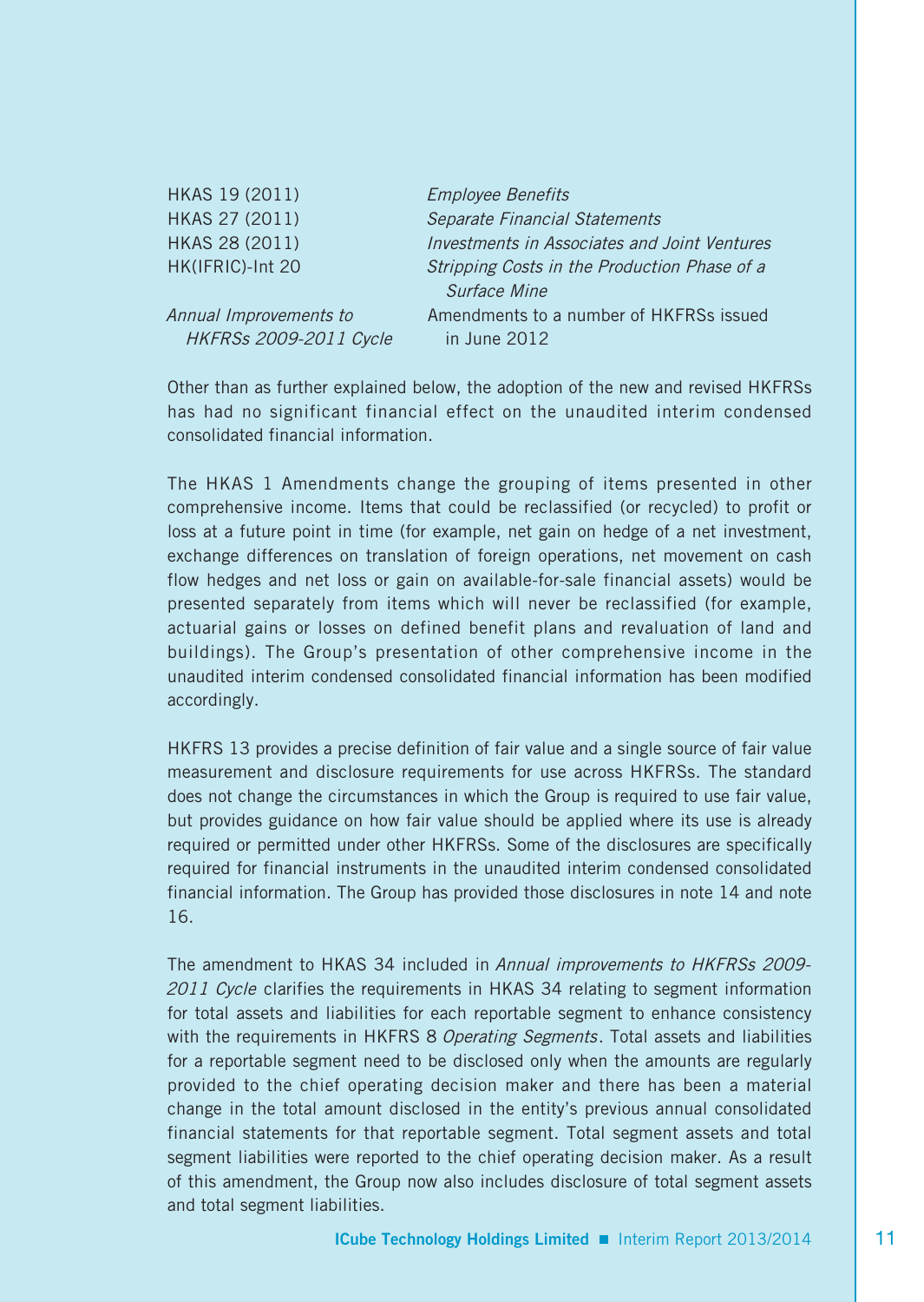#### **2. Segment information**

For the management purpose, the Group is currently organized into three operating divisions-electronic products, treasury investment and corporate & others. An analysis of the Group's revenue, results and certain assets and liabilities by business segment for the Period and the corresponding previous period is as follows:–

|                                                                                                                                                     | Electronic products |             | <b>Treasury investment</b> |                                     | Corporate & others        |             | Consolidated        |                      |
|-----------------------------------------------------------------------------------------------------------------------------------------------------|---------------------|-------------|----------------------------|-------------------------------------|---------------------------|-------------|---------------------|----------------------|
|                                                                                                                                                     | 2013                | 2012        | 2013                       | 2012                                | 2013                      | 2012        | 2013                | 2012                 |
|                                                                                                                                                     | (Unaudited)         | (Unaudited) | (Unaudited)                | (Unaudited)                         | (Unaudited)               | (Unaudited) | (Unaudited)         | (Unaudited)          |
|                                                                                                                                                     | <b>HK\$'000</b>     | HK\$'000    | <b>HK\$'000</b>            | HK\$'000                            | <b>HK\$'000</b>           | HK\$'000    | <b>HK\$'000</b>     | HK\$'000             |
| Segment revenue:<br>Revenue from external customers                                                                                                 | 6.019               | 9,347       | ä,                         |                                     |                           |             | 6.019               | 9,347                |
| Gains/(losses) from treasury investment                                                                                                             |                     |             | 556                        | (3, 265)                            |                           |             | 556                 | (3, 265)             |
| Total                                                                                                                                               | 6,019               | 9,347       | 556                        | (3, 265)                            |                           |             | 6,575               | 6,082                |
| Segment results                                                                                                                                     | (1,831)             | (2,004)     | 21,371                     | (20, 653)                           | (25, 126)                 | (20, 848)   | (5,586)             | (43,505)             |
| Reconciliation<br>Interest income and unallocated gains<br>Fair value gains on derivative<br>component of convertible bonds<br>Unallocated expenses |                     |             |                            |                                     |                           |             | 7<br>32,172<br>(24) | 64<br>12,430<br>(22) |
| Finance costs                                                                                                                                       |                     |             |                            |                                     |                           |             | (8, 475)            | (10, 963)            |
| Profit/(loss) before tax<br>Income tax expense                                                                                                      |                     |             |                            |                                     |                           |             | 18,094              | (41,996)             |
| Profit/(loss) for the period                                                                                                                        |                     |             |                            |                                     |                           |             | 18,094              | (41,996)             |
|                                                                                                                                                     | Electronic products |             |                            |                                     | Corporate & others        |             | Consolidated        |                      |
|                                                                                                                                                     | At 30               | At 31       | At 30                      | <b>Treasury investment</b><br>At 31 |                           | At 31       | At 30               | At 31                |
|                                                                                                                                                     | <b>September</b>    | March       | <b>September</b>           | March                               | At 30<br><b>September</b> | March       | <b>September</b>    | March                |
|                                                                                                                                                     | 2013                | 2013        | 2013                       | 2013                                | 2013                      | 2013        | 2013                | 2013                 |
|                                                                                                                                                     | (Unaudited)         | (Audited)   | (Unaudited)                | (Audited)                           | (Unaudited)               | (Audited)   | (Unaudited)         | (Audited)            |
|                                                                                                                                                     | <b>HK\$'000</b>     | HK\$'000    | <b>HK\$'000</b>            | HK\$'000                            | <b>HK\$'000</b>           | HK\$'000    | <b>HK\$'000</b>     | HK\$'000             |
| <b>Assets and liabilities</b>                                                                                                                       |                     |             |                            |                                     |                           |             |                     |                      |
| Segment assets<br>Unallocated assets                                                                                                                | 2,782               | 1,861       | 130,867                    | 104,713                             | 6,758                     | 3,697       | 140,407<br>168,265  | 110,271<br>36,248    |
| Total assets                                                                                                                                        |                     |             |                            |                                     |                           |             | 308,672             | 146,519              |
| Segment liabilities<br><b>Unallocated liabilities</b>                                                                                               | 7.294               | 6,782       | 60                         | 120                                 | 5,344                     | 6.407       | 12,698<br>145,137   | 13,309<br>136,541    |
| <b>Total liabilities</b>                                                                                                                            |                     |             |                            |                                     |                           |             | 157,835             | 149,850              |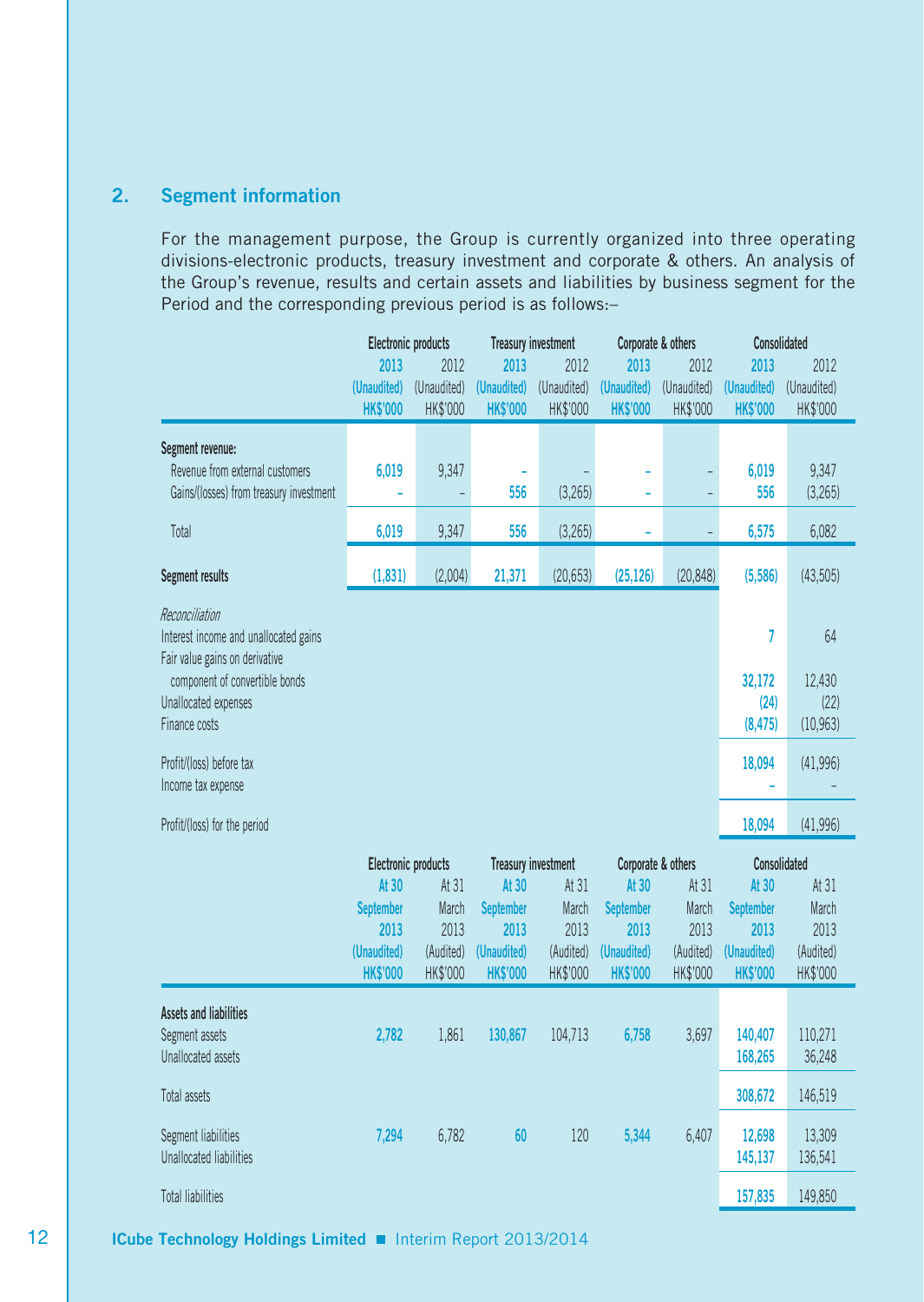# **3. Other income and gains**

|                      | For the six months<br>ended 30 September |             |  |  |
|----------------------|------------------------------------------|-------------|--|--|
|                      | 2013<br>2012                             |             |  |  |
|                      | (Unaudited)                              | (Unaudited) |  |  |
|                      | <b>HK\$'000</b>                          | HK\$'000    |  |  |
|                      |                                          |             |  |  |
| Bank interest income | 7                                        | 5           |  |  |
| Government grants    | 875                                      |             |  |  |
| <b>Others</b>        | 391                                      | 812         |  |  |
|                      |                                          |             |  |  |
|                      | 1,273                                    | 817         |  |  |

# **4. Profit/(loss) before tax**

The Group's profit/(loss) before tax is arrived at after charging:-

|                          | For the six months |             |  |
|--------------------------|--------------------|-------------|--|
|                          | ended 30 September |             |  |
|                          | 2013<br>2012       |             |  |
|                          | (Unaudited)        | (Unaudited) |  |
|                          | <b>HK\$'000</b>    | HK\$'000    |  |
|                          |                    |             |  |
| Cost of inventories sold | 5,847              | 9,235       |  |
| Depreciation             | 310                | 302         |  |

#### **5. Finance costs**

|                                              | For the six months |                    |  |  |
|----------------------------------------------|--------------------|--------------------|--|--|
|                                              |                    | ended 30 September |  |  |
|                                              | 2013               | 2012               |  |  |
|                                              | (Unaudited)        | (Unaudited)        |  |  |
|                                              | <b>HK\$'000</b>    | HK\$'000           |  |  |
|                                              |                    |                    |  |  |
| Interest on bank overdrafts wholly repayable |                    |                    |  |  |
| within five years                            | 17                 |                    |  |  |
| Interest on finance leases                   | $\overline{2}$     | 6                  |  |  |
| Inputed interest on convertible bonds        | 4,003              | 10,956             |  |  |
| Inputed interest on bonds                    | 4,453              |                    |  |  |
|                                              |                    |                    |  |  |
|                                              | 8.475              | 10.963             |  |  |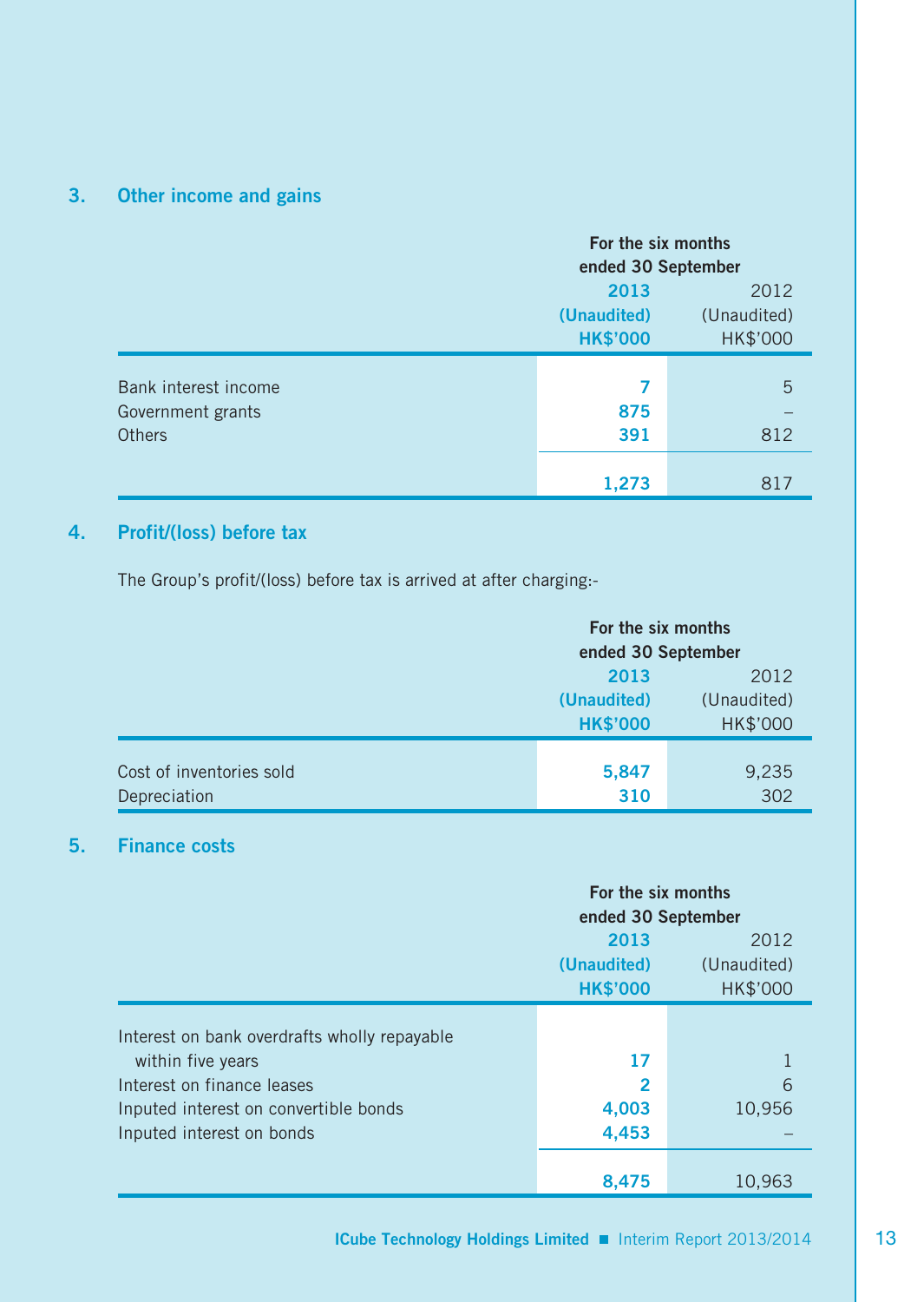#### **6. Income tax expense**

No provision for Hong Kong profits tax has been made as the Group had no assessable profits arising in Hong Kong during the Period (2012: Nil).

No provision for Mainland China corporate income tax has been made as no assessable profits has been generated by the subsidiaries operating in the Mainland China during the Period (2012: Nil).

#### **7. Dividend**

The Board has resolved not to pay any interim dividend for the Period (2012: Nil).

#### **8. Earnings/(loss) per share attributable to ordinary equity holders of the parent**

The calculation of basic earnings per share amount is based on the profit attributable to owners of the parent for the Period of HK\$23,823,000 (period ended 30 September 2012: loss of HK\$37,188,000) and the weighted average number of ordinary shares of 766,819,181 (2012: 2,033,737,827 (as restated)) in issue during the Period, adjusted to reflect the share consolidation in March 2013 and the rights issue (note 15) during the Period.

The calculation of diluted earnings per share amount for the Period is based on the profit for the period attributable to owners of the parent, adjusted to reflect the interest on the convertible bonds. The weighted average number of ordinary shares used in the calculation is the number of ordinary shares in issue during the period, as used in the basic earnings per share calculation, and the weighted average number of ordinary shares assumed to have been issued at conversion of all dilutive potential ordinary shares into ordinary shares.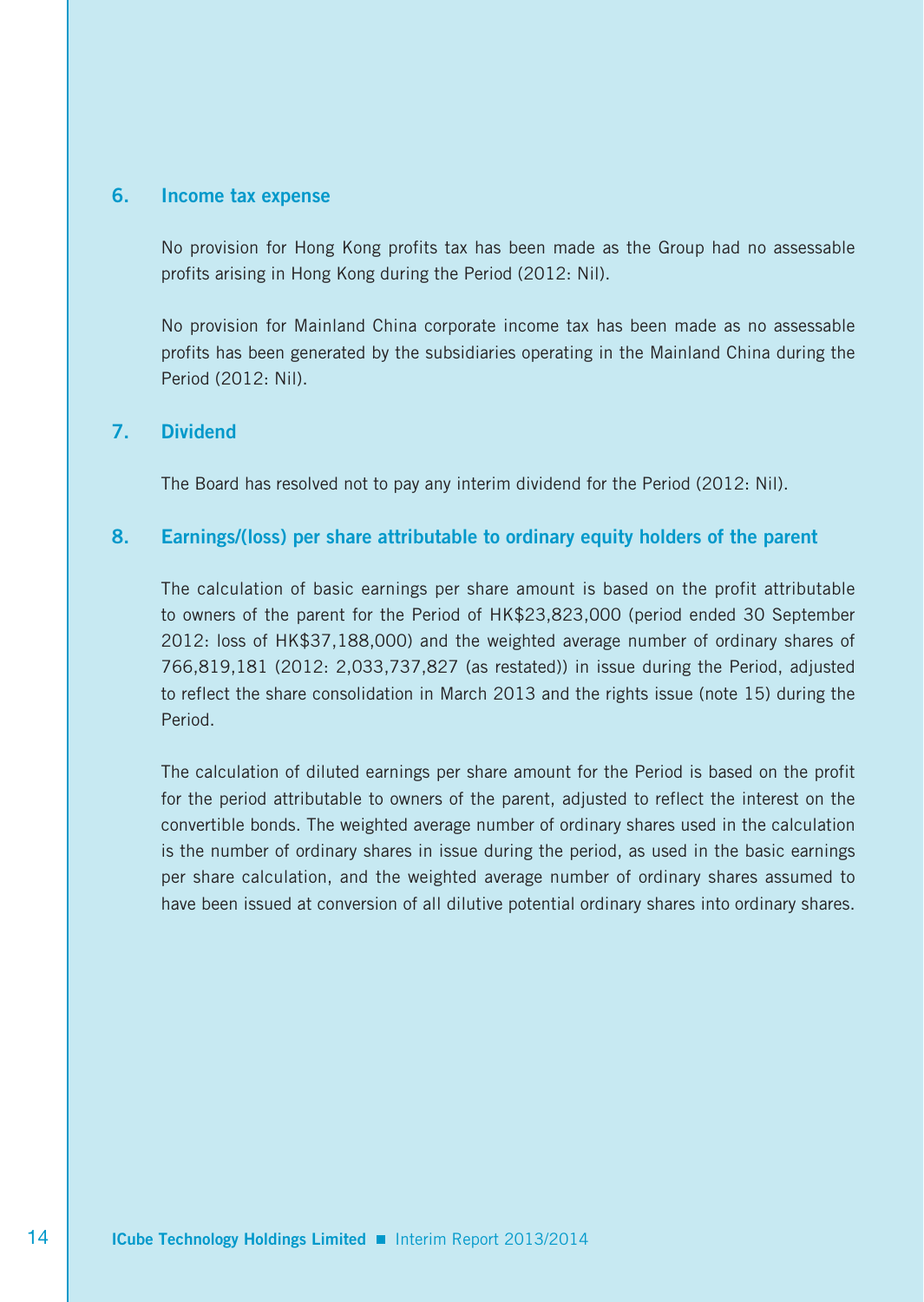The calculations of basic earnings per share are based on:

|                                                                                                                                                                                              | <b>30 September</b><br>2013<br>(Unaudited)                                  |
|----------------------------------------------------------------------------------------------------------------------------------------------------------------------------------------------|-----------------------------------------------------------------------------|
|                                                                                                                                                                                              | <b>HK\$'000</b>                                                             |
| <b>Earnings</b>                                                                                                                                                                              |                                                                             |
| Profit attributable to owners of the parent                                                                                                                                                  | 23,823                                                                      |
| Interest on convertible bonds                                                                                                                                                                | 4,003                                                                       |
|                                                                                                                                                                                              | 27,826                                                                      |
|                                                                                                                                                                                              | <b>Number of shares</b><br>At<br><b>30 September</b><br>2013<br>(Unaudited) |
| <b>Shares</b>                                                                                                                                                                                |                                                                             |
| Weighted average number of ordinary shares in issue<br>during the Period used in the basic earnings per share calculation<br>Effect of dilution - weighted average number of ordinary share: | 766,819,181                                                                 |
| Share options*<br>Convertible bonds                                                                                                                                                          | 351,370,339                                                                 |
|                                                                                                                                                                                              |                                                                             |
|                                                                                                                                                                                              | 1,118,189,520                                                               |

Because the diluted earnings per share amount is increased when taking into account of share options. The share options had an anti-dilutive effect on the basic earnings per share for the Period and were ignored in the calculation of diluted earnings per share. Therefore, diluted earnings per share amounts are based on the profit attributable to owners of the parent of HK\$27,826,000 and the weighted average number of ordinary shares of 1,118,189,520 in issue during the Period.

No adjustment has been made to basic loss per share amounts for the period ended 30 September 2012, as the share options and the convertible bonds outstanding during the period ended 30 September 2012 had an anti-dilutive effect on the basic loss per share amounts presented.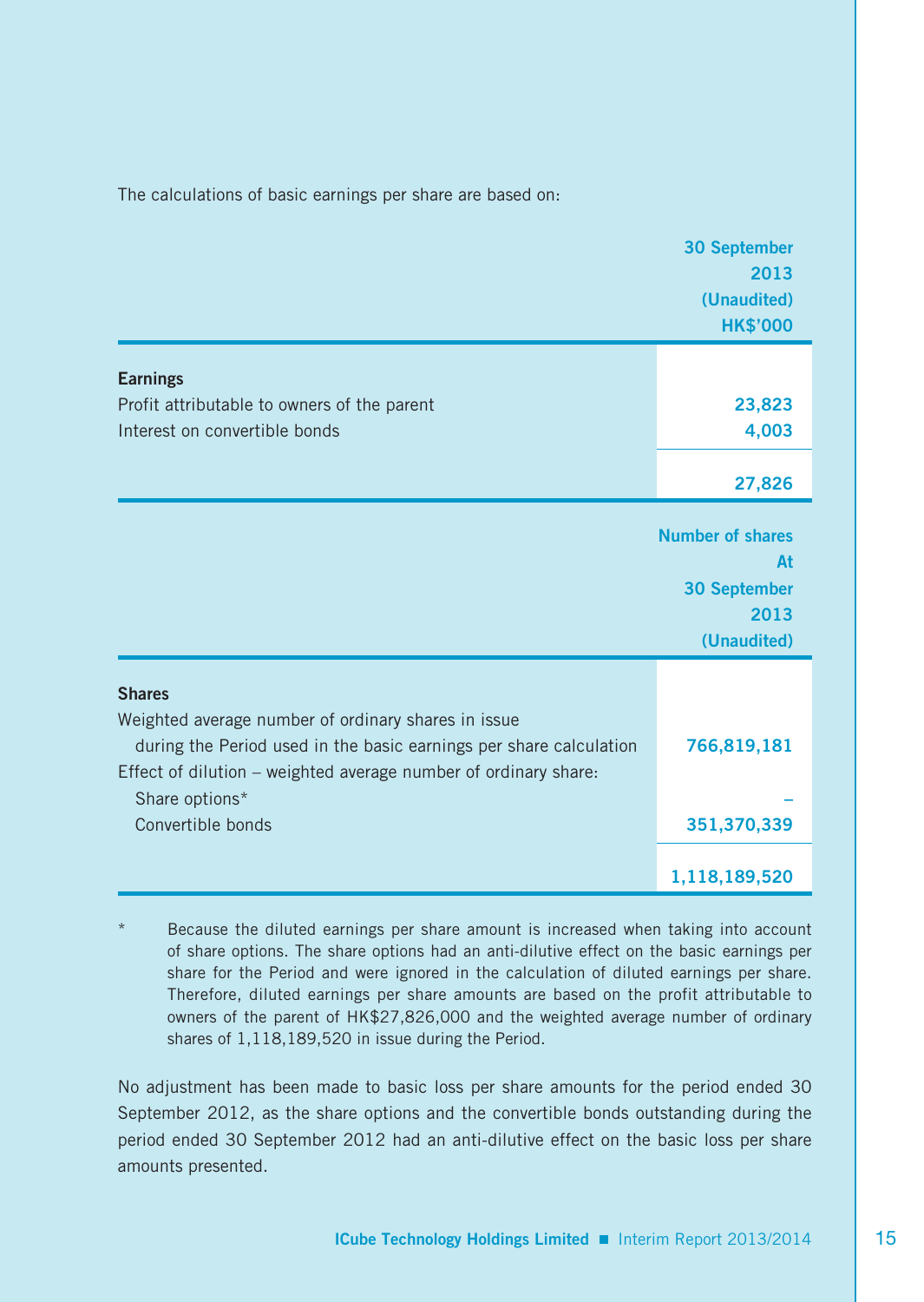# **9. Available-for-sale equity investments**

|                                           | At                  | At       |
|-------------------------------------------|---------------------|----------|
|                                           | <b>30 September</b> | 31 March |
|                                           | 2013                | 2013     |
|                                           | (Unaudited)         |          |
|                                           | <b>HK\$'000</b>     | HK\$'000 |
| Listed equity investments, at fair value: |                     |          |
| Hong Kong                                 | 610                 | 620      |
| <b>Elsewhere</b>                          | 13,203              | 11,979   |
|                                           | 13,813              | 12,599   |

# **10. Equity investments at fair value through profit or loss**

|                                                       | At                  | At       |
|-------------------------------------------------------|---------------------|----------|
|                                                       | <b>30 September</b> | 31 March |
|                                                       | 2013                |          |
|                                                       | (Audited)           |          |
|                                                       | <b>HK\$'000</b>     | HK\$'000 |
|                                                       |                     |          |
| Listed equity investments in Hong Kong, at fair value | 114,927             | 92,045   |

# **11. Inventories**

|                  | At                  | At        |
|------------------|---------------------|-----------|
|                  | <b>30 September</b> | 31 March  |
|                  | 2013                | 2013      |
|                  | (Unaudited)         | (Audited) |
|                  | <b>HK\$'000</b>     | HK\$'000  |
|                  |                     |           |
| Raw materials    | 341                 | 227       |
| Work in progress | 16                  | 1         |
| Finished goods   | 111                 | 250       |
|                  |                     |           |
|                  | 468                 | 478       |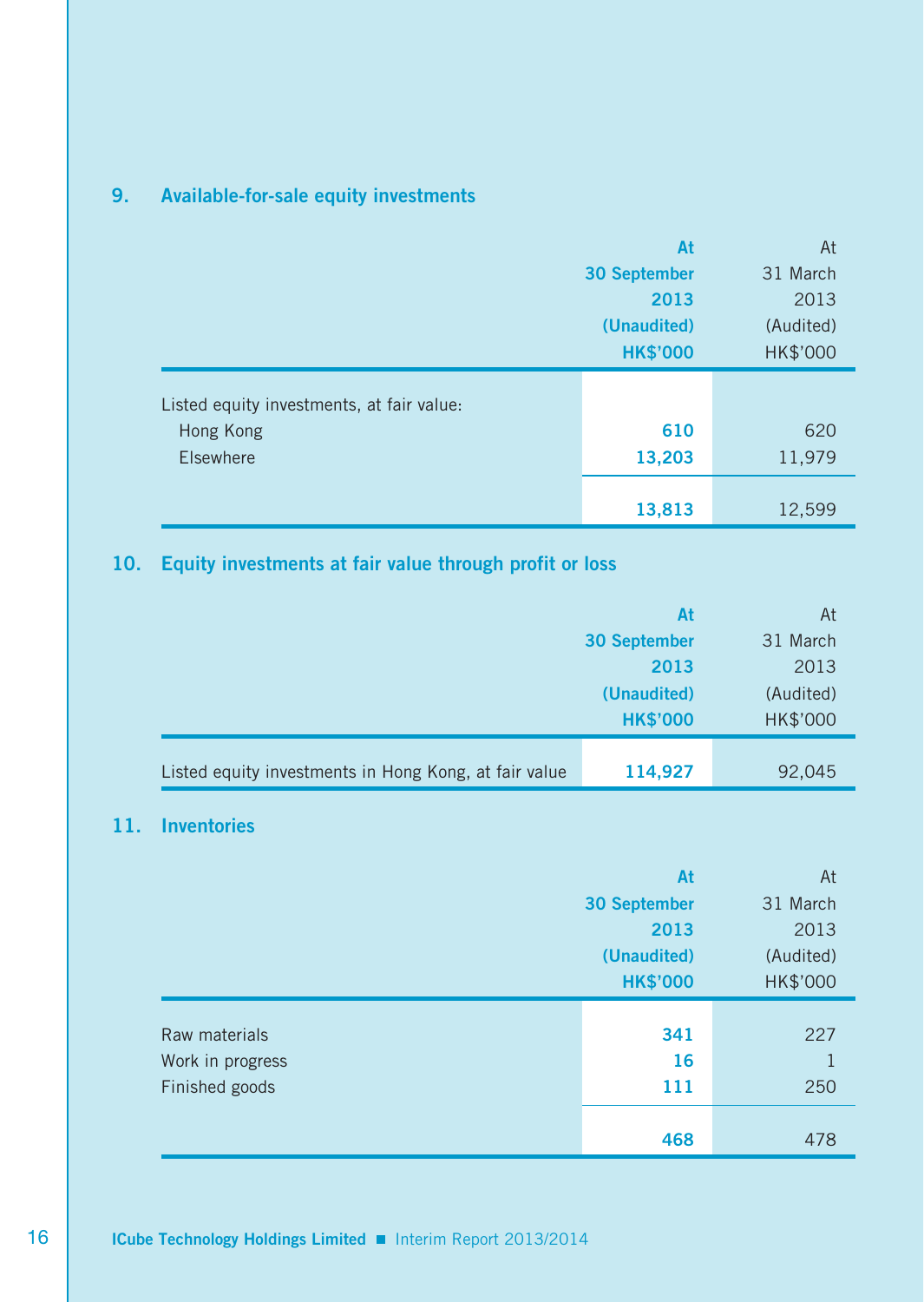#### **12. Trade receivables**

The Group's trading terms with its customers are mainly on credit, except for new customers where payment in advance is normally required. The credit period is generally for a period of one month, extending up to two months for major customers. Each customer has a maximum credit limit. The Group seeks to maintain strict control over its outstanding receivables. Overdue balances are regularly reviewed by senior management. Trade receivables are non-interest-bearing. The carrying amounts of trade receivables approximate their fair values.

Ageing analysis:

|                | At                  | At        |
|----------------|---------------------|-----------|
|                | <b>30 September</b> | 31 March  |
|                | 2013                | 2013      |
|                | (Unaudited)         | (Audited) |
|                | <b>HK\$'000</b>     | HK\$'000  |
|                |                     |           |
| Within 1 month | 1,722               | 731       |
| 1 to 2 months  | 4                   |           |
| Over 3 months  | 4                   | 6         |
|                |                     |           |
|                | 1,730               | 737       |

#### **13. Trade payables**

Ageing analysis:

|                | At                  | At        |
|----------------|---------------------|-----------|
|                | <b>30 September</b> | 31 March  |
|                | 2013                | 2013      |
|                | (Unaudited)         | (Audited) |
|                | <b>HK\$'000</b>     | HK\$'000  |
|                |                     |           |
| Within 1 month | 526                 | 48        |
| Over 3 months  | 48                  | 24        |
|                |                     |           |
|                | 574                 | 72        |

The carrying amounts of trade payables approximate their fair values.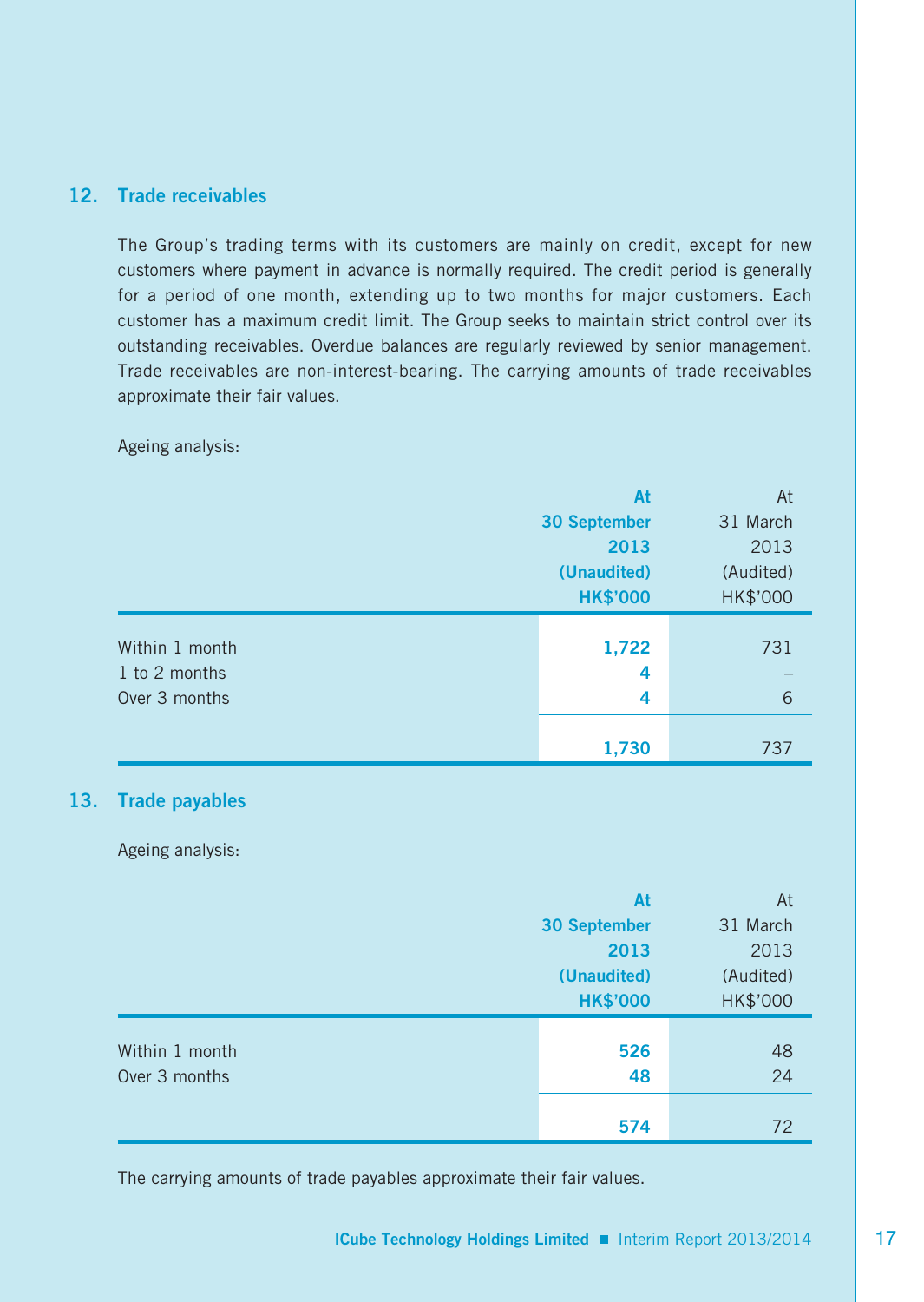#### **14. Convertible bonds, bonds and derivatives**

On 1 December 2010, the Company issued a three-year zero-coupon convertible bonds with the face value of HK\$200,000,000 to unrelated third parties (the "2010 Convertible Bonds"). The 2010 Convertible Bonds are convertible at the option of the bondholders into ordinary shares of the Company at anytime following the date of issue of the 2010 Convertible Bonds up to the maturity date on 30 November 2013, at a price of HK\$0.125 per share, subject to adjustments.

The Company could redeem, in whole or in part, the outstanding 2010 Convertible Bonds at a 100% of the principal amount by giving the bondholders not less than seven business days' prior notice. If redeemed in part, the redemption shall be made in amounts of not less than multiples of HK\$500,000. On the maturity date, any 2010 Convertible Bonds not converted or redeemed during the tenure will be redeemed by the Company at 100% of the principal amount.

On 26 March 2013, the Company and the Bondholders agreed to vary certain terms and conditions of 2010 Convertible Bonds (the "2013 Amendment"). The modifications included but not limited to:

- (i) The maturity date of 30 November 2013 was extended to 30 November 2016;
- (ii) The principal amount of the 2010 Convertible Bonds was divided into two portions:
	- an interest-bearing portion with principal value of HK\$100 million which is interest-bearing at 2.5% p.a. payable on maturity (the "2013 Bonds"); and
	- a non-interest-bearing portion with a principal amount of HK\$100 million redeemable on maturity with conversion rights attached (the "2013 Convertible Bonds"). The convertible portion was convertible in the multiple of HK\$250,000 at any time during the conversion period;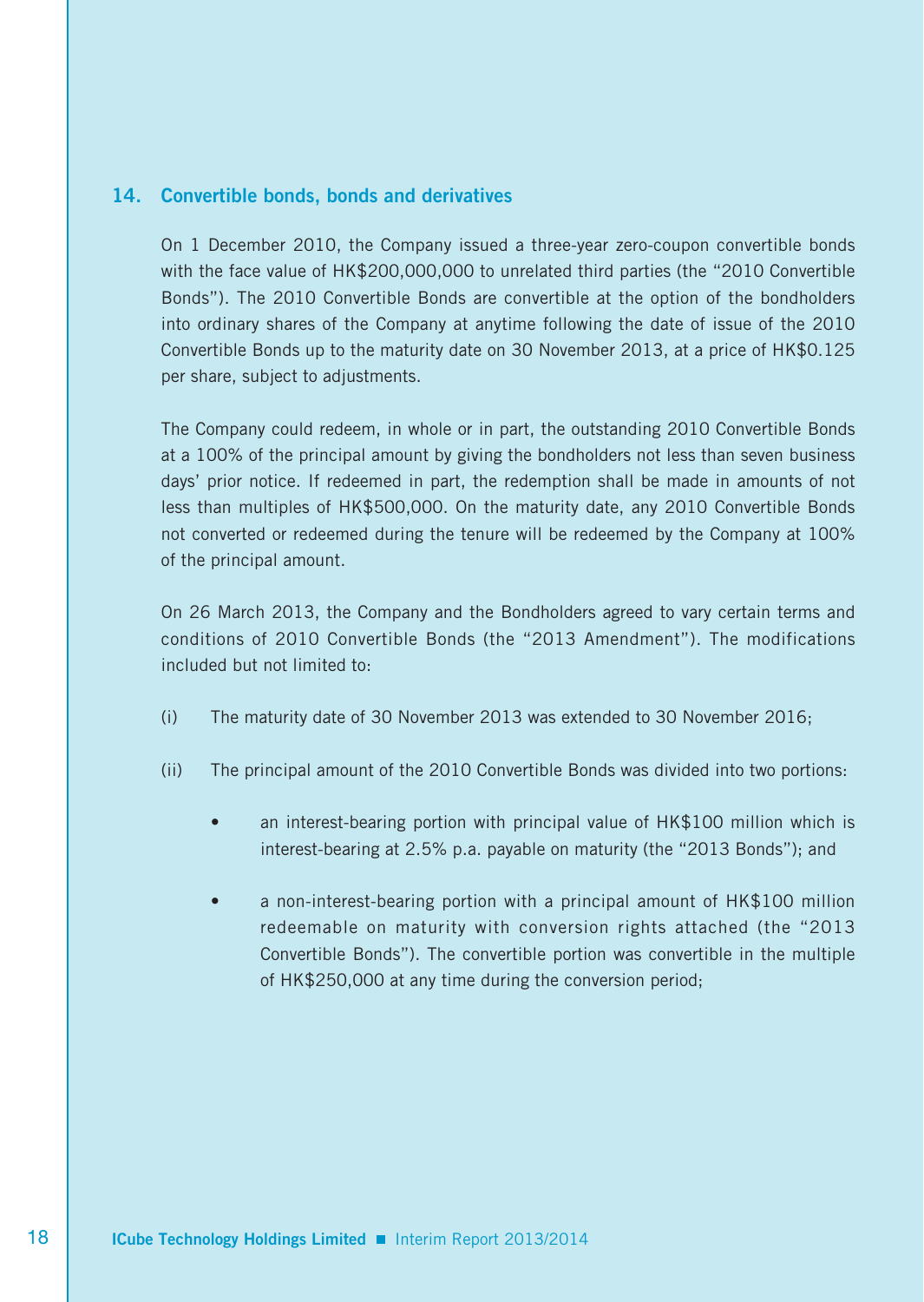- (iii) a conversion price for 2013 Convertible Bonds was adjusted from HK\$0.125 per share to HK\$0.33 per share, subject to adjustments; and
- (iv) a conversion option was granted to the Company to which the Company has the rights to request conversion of all outstanding 2013 Convertible Bonds into ordinary shares of the Company on the maturity date.

There was no conversion or redemption of the 2013 Convertible Bonds during the period ended 30 September 2013.

On 19 September 2013, the conversion price of the 2013 Convertible Bonds was adjusted from HK\$0.33 per share to HK\$0.2846 per share upon completion of rights issue.

An analysis of the movements of the liability component and the derivative component of 2013 Convertible Bonds and Bonds during the period ended 30 September 2013 is as follows:

|                                        | <b>Convertible</b> | <b>Convertible</b> |           |                    |
|----------------------------------------|--------------------|--------------------|-----------|--------------------|
|                                        | Bonds $-$          | Bonds-             | Bonds-    |                    |
|                                        | Liability          | <b>Derivative</b>  | Liability |                    |
|                                        | component          | component          | component | <b>Total</b>       |
|                                        | HK\$'000           | HK\$'000           | HK\$'000  | HK\$'000           |
| At 1 April 2013                        | 65.379             | (4, 533)           | 70.515    | 131,361            |
| Interest expenses<br>Fair value change | 4,003              | (32, 172)          | 4,453     | 8,456<br>(32, 172) |
|                                        |                    |                    |           |                    |
| As 30 September 2013                   | 69,382             | (36, 705)          | 74,968    | 107,645            |

The Group used the following valuation methodology and parameters for determining and disclosing the fair value of the 2013 Convertible Bonds and Bonds:

The Partial Differential Equation (PDE) Method as described by K. Tsiveriotis and C. Fernandes has been employed. The underlying concept is that a convertible bond consists of a debt component and a derivative component.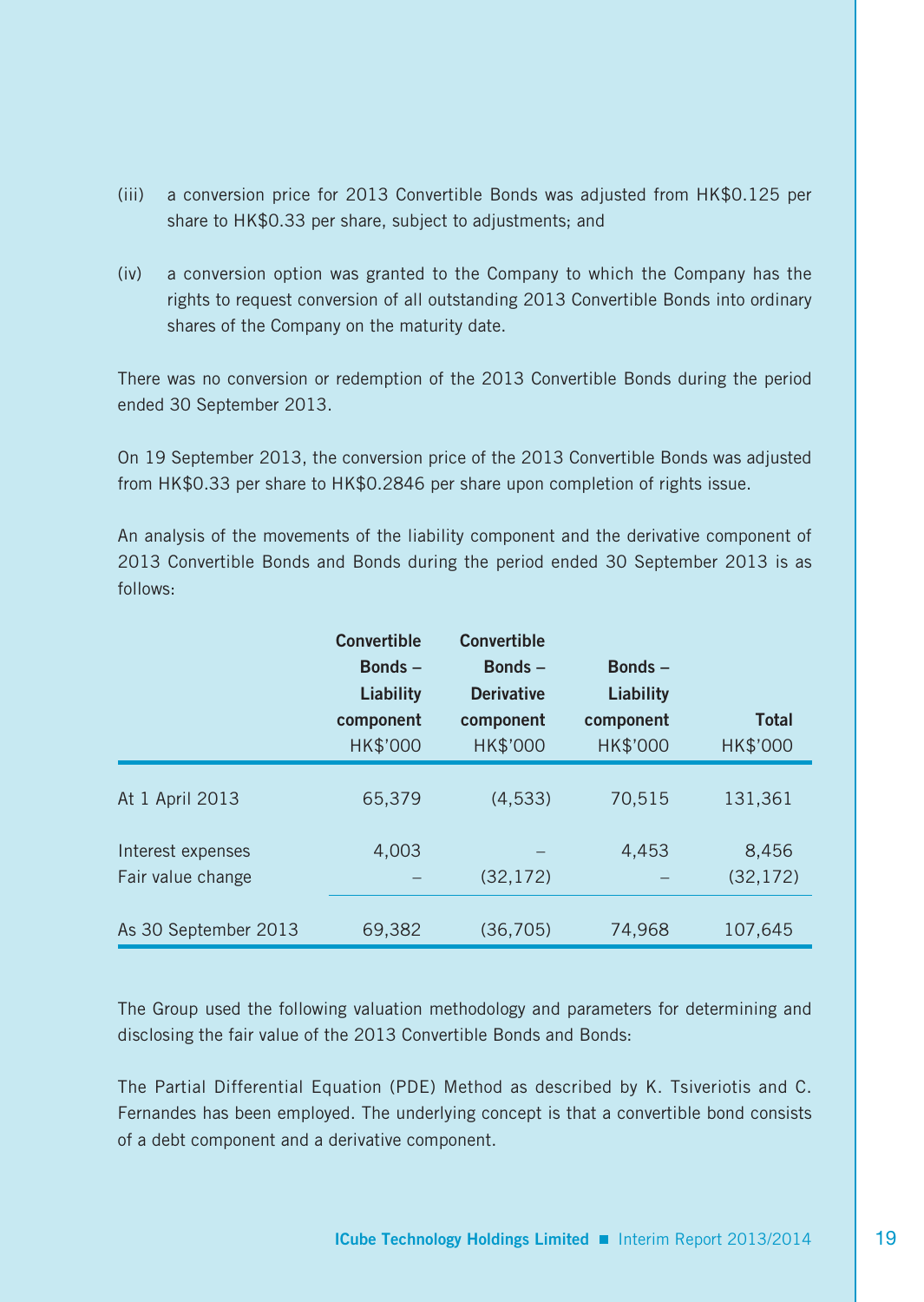Thus, Fair Value of Convertible Bond = Fair Value of Debt Component + Fair Value of Embedded Derivative Component

The appropriate discount rate for the debt component is the risky rate (i.e. risk-free rate plus the corresponding yield spread) and that for the embedded derivative component is the risk-free rate. The yield spread applicable to the Convertible Bonds is estimated by combining the average yield spread of similar instruments with similar credit ratings and maturities.

The fair values of the liability component of the convertible bonds and bonds as at 30 September 2013 were approximately HK\$69,382,000 (31 March 2013: HK\$65,379,000) and HK\$74,968,000 (31 March 2013: HK\$70,515,000), respectively. The bonds were calculated by discounting the future cash flows at the prevailing market interest rate at the end of the reporting period.

#### **15. Share capital**

|                                                                            | At                  | At              |
|----------------------------------------------------------------------------|---------------------|-----------------|
|                                                                            | <b>30 September</b> | 31 March        |
|                                                                            | 2013                | 2013            |
|                                                                            | (Unaudited)         | (Audited)       |
|                                                                            | <b>HK\$'000</b>     | <b>HK\$'000</b> |
| <b>Authorised</b><br>$-60,000,000,000$ ordinary shares<br>of HK\$0.01 each | 600,000             | 600,000         |
|                                                                            |                     |                 |
| Issued and fully paid<br>$-2,033,737,827$ (31 March 2013: 677,912,609)     |                     |                 |
| ordinary shares of HK\$0.01 each                                           | 20,337              | 6.779           |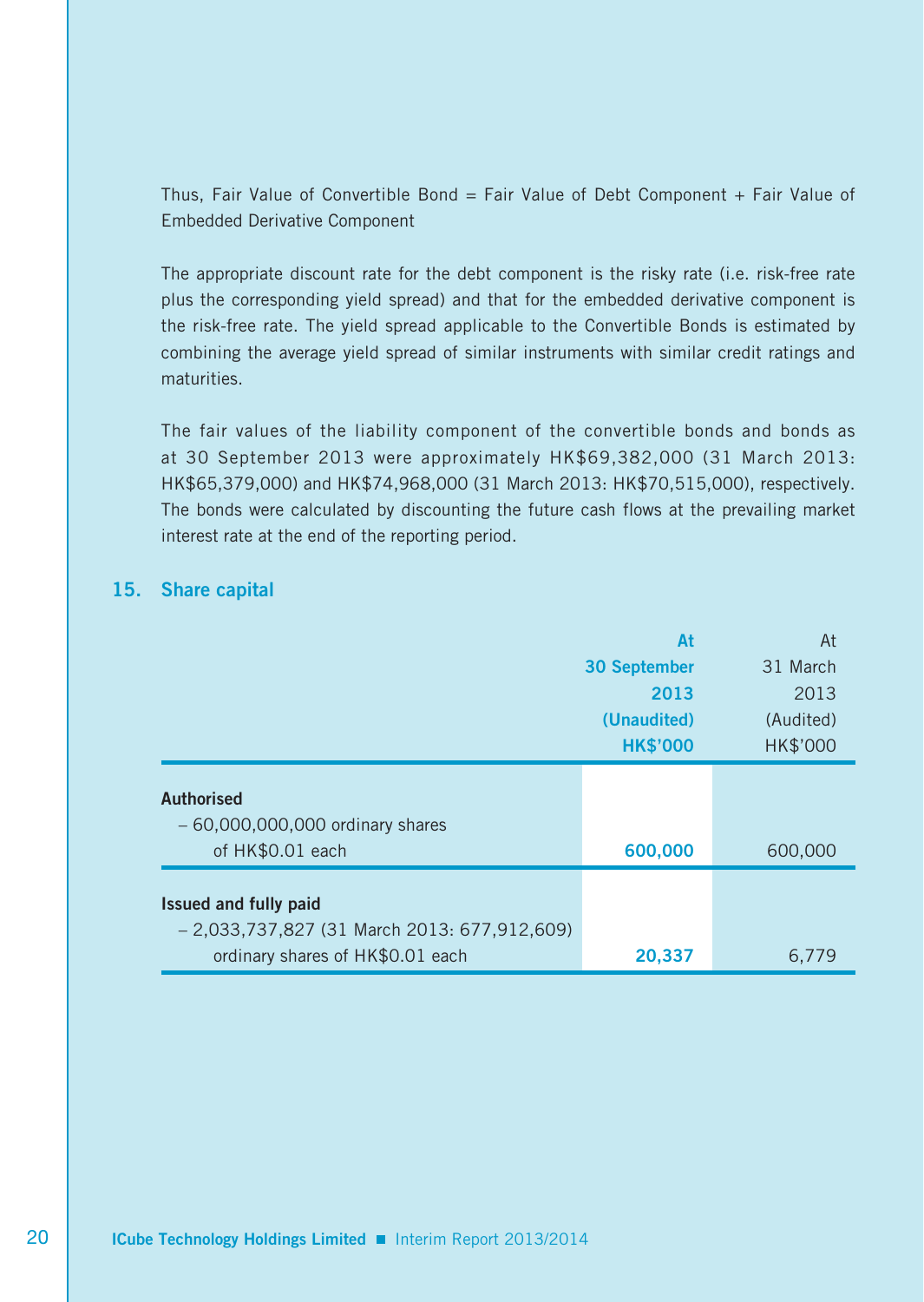|                                 | Number of<br>share in issue  | <b>Issued</b><br>share<br>capital<br>HK\$'000 | <b>Share</b><br>premium<br>account<br>HK\$'000 | <b>Total</b><br>HK\$'000 |
|---------------------------------|------------------------------|-----------------------------------------------|------------------------------------------------|--------------------------|
| At 1 April 2013<br>Rights issue | 677,912,609<br>1,355,825,218 | 6,779<br>13,558                               | 745.229<br>116,994                             | 752,008<br>130,552       |
| As 30 September<br>2013         | 2,033,737,827                | 20,337                                        | 862,223                                        | 882,560                  |

In September 2013, the Company issued and allotted 1,355,825,218 ordinary shares of HK\$0.01 each to the qualifying shareholders pursuant to the rights issue on the basis of two rights shares for every share held by members on the register as at 27 August 2013 at a subscription price of HK\$0.1 per share for a total consideration, before expenses, of HK\$135,583,000.

#### **16. Fair value hierarchy**

The Group uses the following hierarchy for determining and disclosing the fair values of financial instruments:

- Level 1: fair value measured based on quoted prices (unadjusted) in active markets for identical assets or liabilities
- Level 2: fair value measured based on valuation techniques for which all inputs which have a significant effect on the recorded fair value are observable, either directly or indirectly
- Level 3: fair values measured based on valuation techniques for which all inputs which have a significant effect on the recorded fair value are not based on observable market data (unobservable inputs)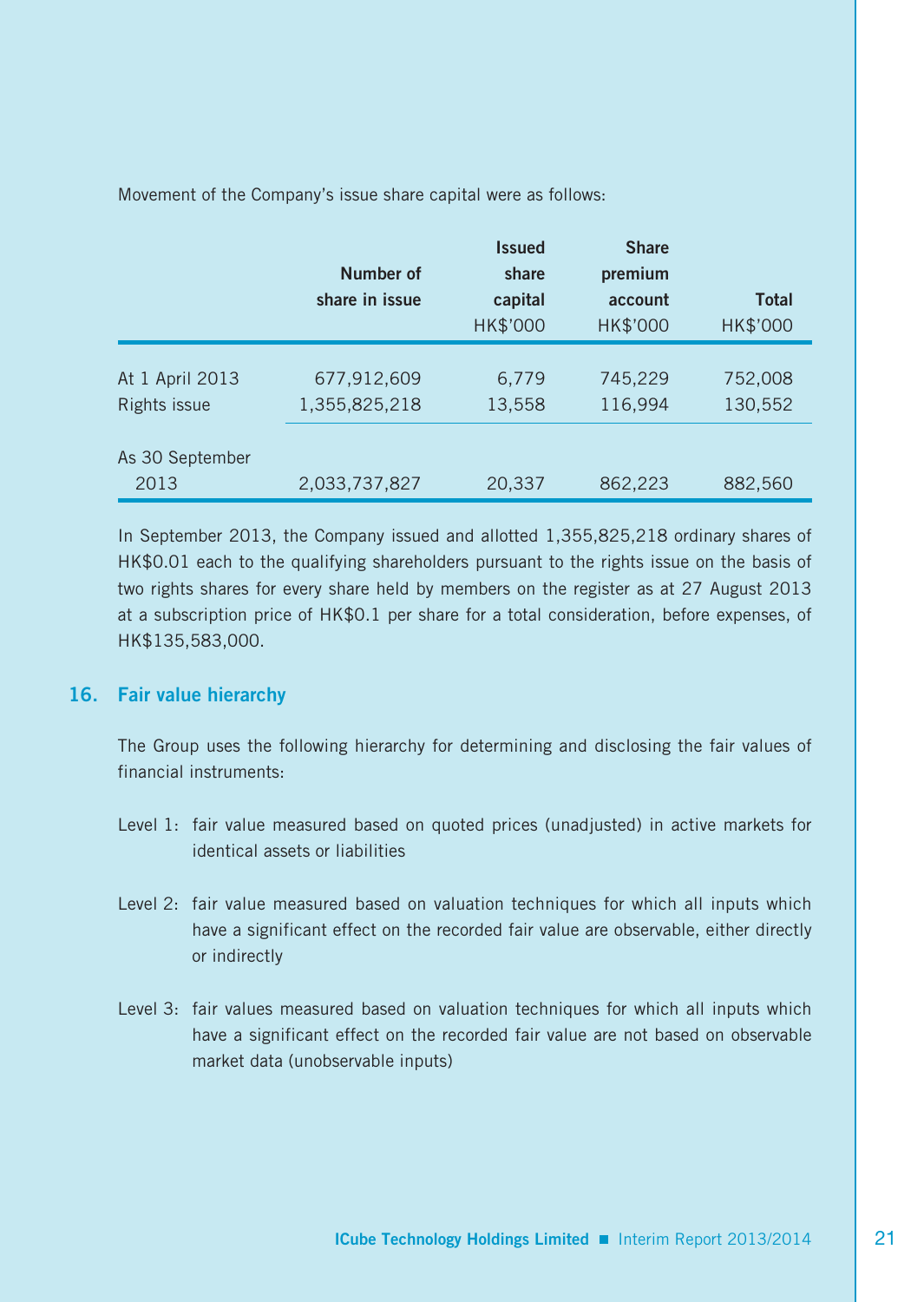Assets measured at fair value as at 30 September 2013 and 31 March 2013:

| Group                                       |          |                    |                    |              |
|---------------------------------------------|----------|--------------------|--------------------|--------------|
|                                             | Level 1  | Level <sub>2</sub> | Level 3            | <b>Total</b> |
|                                             | HK\$'000 | HK\$'000           | HK\$'000           | HK\$'000     |
| At 30 September 2013                        |          |                    |                    |              |
| Available-for-sale equity                   |          |                    |                    |              |
| investments                                 | 13,813   |                    |                    | 13,813       |
| Equity investments at<br>fair value through |          |                    |                    |              |
| profit or loss                              | 114,927  |                    |                    | 114,927      |
| Derivative component of                     |          |                    |                    |              |
| convertible bonds                           |          | 36,705             |                    | 36,705       |
|                                             | 128,740  | 36,705             |                    | 165,445      |
|                                             | Level 1  | Level <sub>2</sub> | Level <sub>3</sub> | <b>Total</b> |
|                                             | HK\$'000 | HK\$'000           | HK\$'000           | HK\$'000     |
| 31 March 2013                               |          |                    |                    |              |
| Available-for-sale equity                   |          |                    |                    |              |
| investments                                 | 12,599   |                    |                    | 12,599       |
| Equity investments at                       |          |                    |                    |              |
| fair value through                          |          |                    |                    |              |
| profit or loss                              | 92,045   |                    |                    | 92,045       |
| Derivative component of                     |          |                    |                    |              |
| convertible bonds                           |          | 4,533              |                    | 4,533        |
|                                             |          |                    |                    |              |
|                                             | 104,644  | 4,533              |                    | 109,177      |

During the six months ended 30 September 2013, there were no transfers of fair value measurements between level 1 and level 2 and no transfer into or out of level 3.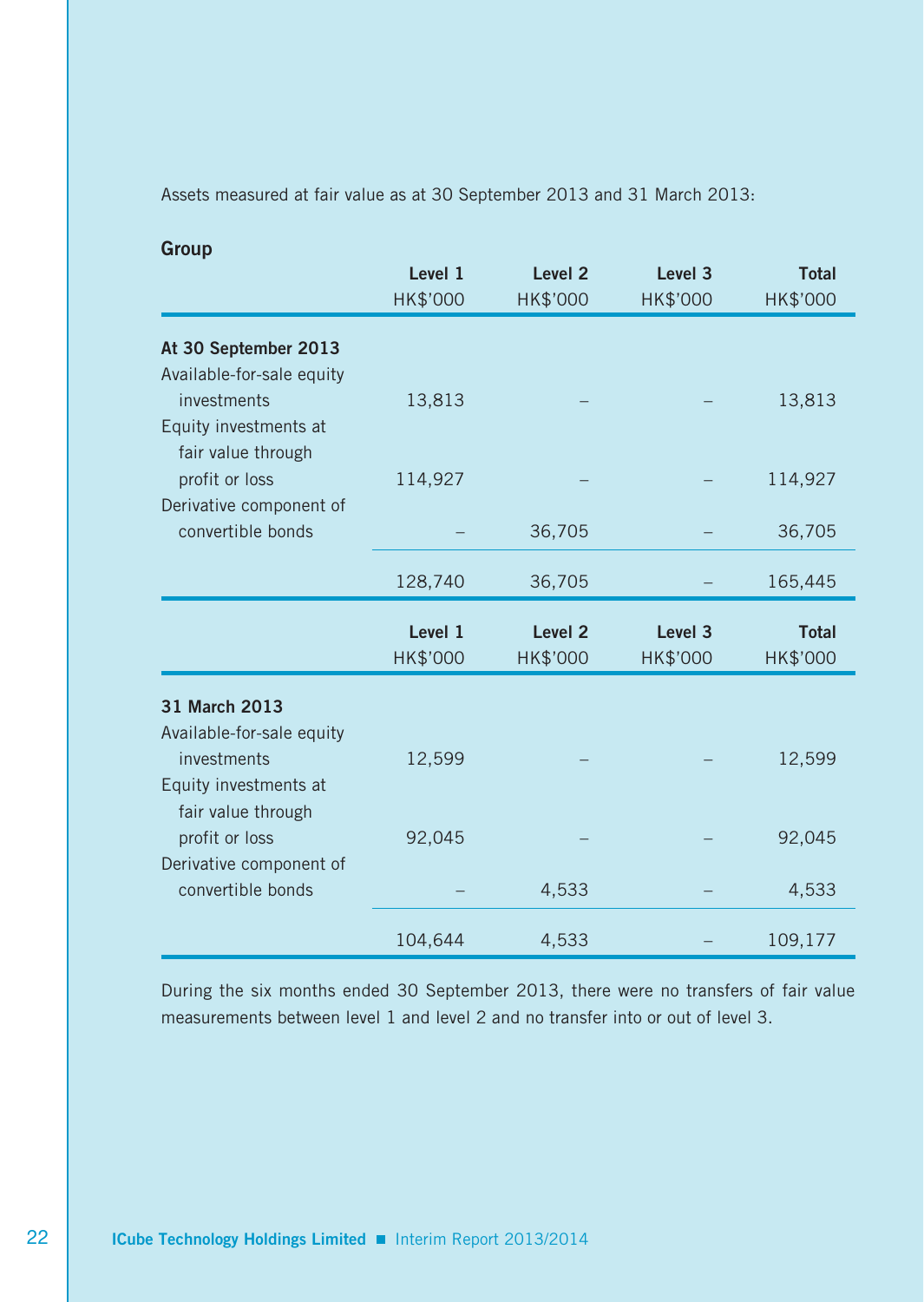#### **17. Related party transactions**

In addition to the transactions and balances detailed elsewhere in these unaudited interim condensed consolidated financial statements, the Group had the following material transactions with related parties during the Period.

Compensation of key management personnel of the Group:

|                                                                                                                 | For the six months |                    |  |
|-----------------------------------------------------------------------------------------------------------------|--------------------|--------------------|--|
|                                                                                                                 | ended 30 September |                    |  |
|                                                                                                                 | 2013<br>2012       |                    |  |
|                                                                                                                 | (Unaudited)        | (Unaudited)        |  |
|                                                                                                                 | <b>HK\$'000</b>    | HK\$'000           |  |
| Salaries, allowances and benefits in kind<br>Equity-settled share option expense<br>Pension scheme contribution | 1,620<br>667<br>81 | 1,620<br>485<br>81 |  |
|                                                                                                                 | 2,368              | 2,186              |  |

## **18. Approval of the unaudited interim condensed consolidated financial statements**

These unaudited interim condensed consolidated financial statements were approved and authorized for issue by the Board on 28 November 2013.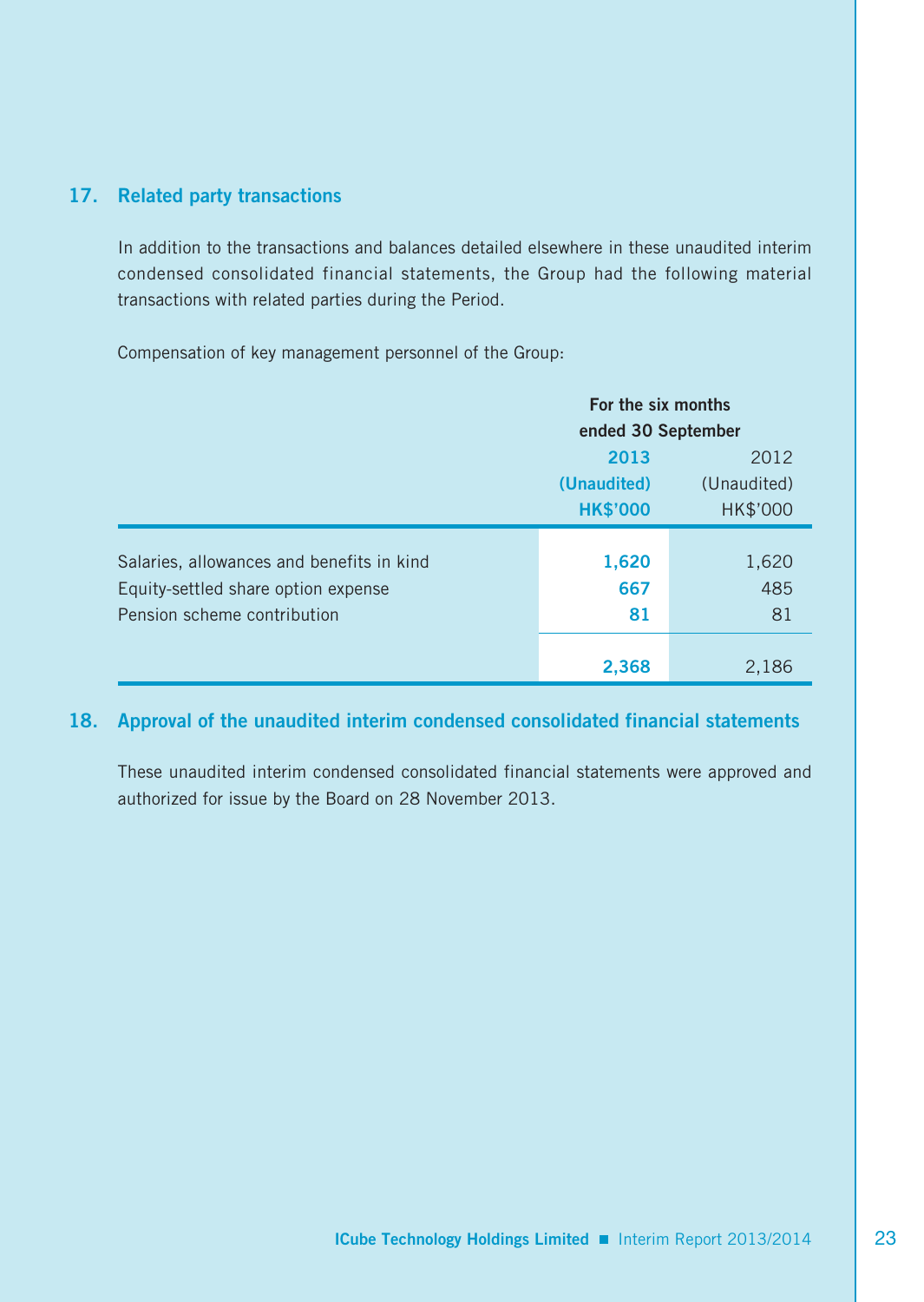# **MANAGEMENT DISCUSSION AND ANALYSIS**

# **Business Review**

The Group for the Period recorded revenue of HK\$6.6 million, representing a slight increase of HK\$0.5 million or 8.1% as compared to the corresponding period of last year. The profit for the Period was HK\$18.1 million, compared to the loss of HK\$42.0 million for the corresponding period of last year. Basic earnings per share attributable to ordinary equity holders of the parent for the Period was HK3.11 cents (2012: Loss per share of HK1.83 cents (Restated)). The Group's profit for the Period was primarily attributable to the unrealized gains on the listed securities of HK\$20.9 million in the treasury investment segment and fair value gains on the derivative component of convertible bonds of HK\$32.2 million.

The Group has continued to place strong research and development efforts on its System-on-chip (SoC) technology. The core architecture in development is a Multithread Virtual Pipeline (MVP) on a scalable and programmable stream processor core, which is a new core architecture for computation performance based on multiprocessing and parallel computing. ICube's MVP is an independently developed "China Core" featuring the versatility of a unified processor, combining the capabilities of central processing unit (CPU) and graphics processing unit (GPU) in one solution for Mainland China's vast consumer electronics market. The Group's development of this new processing architecture has revolutionized mobile computing by unrolling its Harmony Unified Processor Technology, which contains an independently Instruction-Set-Architecture with optimized complier, the MVP parallel computing core and dynamic load balancing with Agile Switching of simultaneously-multi-threading (SMT) threads.

During the Period, the Group continued to put its efforts on the escalation and modification of MVP based SoC products and introducing its technology into the product applications in the market. With a view to bring in and popularize the finger multi-touch functionality in the electrical and home appliance market, the Group has commenced cooperation with a reputable electrical and home appliance leader to jointly develop smart touch control screen used in a range of electrical and home appliance products. In addition, the Group also continued receiving funding from reputable government organization to launch its Unified Processor Unit (UPU) technology on its self-developed SoC.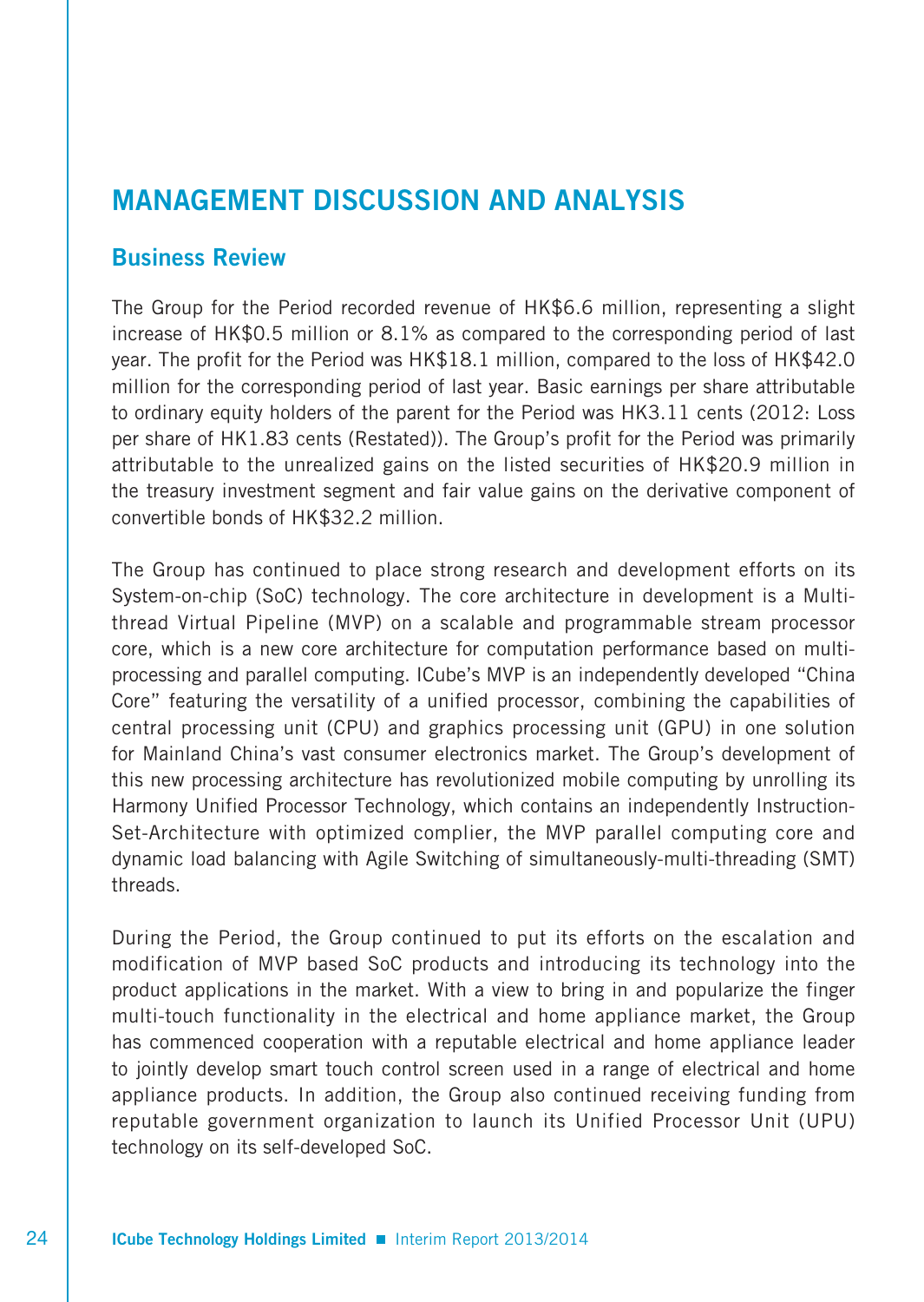Amid the adverse economic conditions and poor customer sentiments in European and United States markets, the sales demand for electronic products in export markets remained very sluggish. Due to the keen price competition in the local consumer electronic market, the local sales orders for the electronic accessories were slow. During the Period, the sales revenue from the electronic products segment decreased by HK\$3.3 million or 35.6% to HK\$6.0 million, compared to the corresponding period of last year. The operating loss for this segment for the Period was HK\$1.8 million (2012: loss of HK\$2.0 million).

The Group continued to utilize its available funds in treasury investment. During the Period, the local stock market was volatile and became stabilized as a result of the continued quantitative easing monetary policies and fiscal measures taken by the US Federal Reserve and European Central Bank. The treasury investment segment recorded unrealized gains on the listed securities of HK\$20.9 million for the Period.

# **Prospects**

For the year ahead, the Group will put a deal of efforts and sufficient resources in the development of the finger multi-touch functionality used in the realm of household electronics appliances with the leading home appliances manufacturer. This multitouch functionality which has become an indispensable feature in smartphones and tablets has yet to become widely available in the electronics appliances market because of cost issues. Recognizing this opportunity, the Group looks forward to rolling out this functionality in the household home appliances market with our Harmony Unified Processor technology.

Looking ahead, the lingering European debt crisis and the slow pace of economic growth in the United States remain the key factor dragging on the global economic recovery. The broad macroeconomic challenge persists, the Group will continue to be on the alert and to pursue a prudent investment strategy in developing its existing and new businesses.

# **Financial Review**

The Group's revenue for the Period recorded revenue of HK\$6.6 million, representing a slight increase of HK\$0.5 million or 8.1% as compared to the corresponding period of last year. The Group's revenue mainly comprised the sales revenue of electronic products trading of HK\$6.0 million and dividend income on the listed securities of HK\$0.6 million from the treasury investment segment.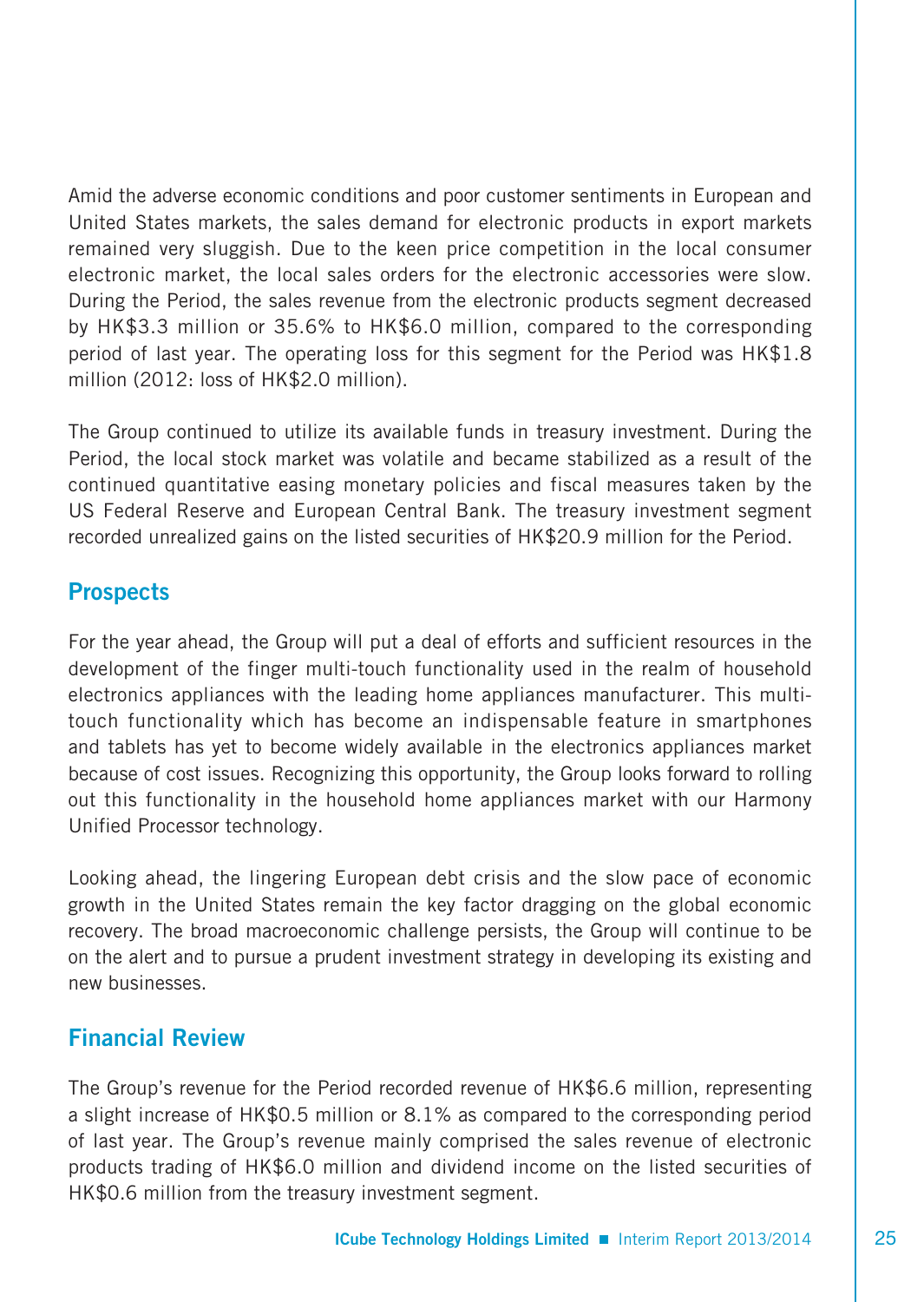The profit for the Period was HK\$18.1 million. As at 30 September 2013, the Group's net asset value was HK\$150.8 million (31 March 2013: consolidated deficiency in assets of HK\$3.3 million). This was mainly due to the net proceeds from the rights issue of approximately HK\$129.65 million during the Period.

# **Liquidity and Financial Resources**

During the Period, the Group generally financed its operations with internally generated cash flow, cash reserve and banking facilities. The Group's cash and bank balances as at 30 September 2013 amounted to HK\$130.6 million (31 March 2013: HK\$30.7 million).

As at 30 September 2013, the Group had no bank overdrafts, short or long term interest-bearing bank borrowings (31 March 2013: Nil).

As at 30 September 2013, the Group had convertible bonds of HK\$69.4 million (31 March 2013: HK\$65.4 million) and bonds of HK\$75.0 million (31 March 2013: HK\$70.5 million).

As at 30 September 2013, the Group's current ratio was 23.1 times (31 March 2013: 9.9 times) based on current assets of HK\$293.5 million (31 March 2013: HK\$132.3 million) and current liabilities of HK\$12.7 million (31 March 2013: HK\$13.4 million).

As at 30 September 2013, the Group did not have any significant commitments (31 March 2013: Nil). The Group also had no other contingent liabilities.

# **Capital Structure**

As at 30 September 2013, the Group's gearing ratio, being bonds and convertible bonds payable to net worth less bonds and convertible bonds payable, was 48.9% (31 March 2013: 102.5%)

The Group's bank deposits are mainly denominated in Hong Kong dollars. Most of the Group's sales and purchases are made in United States dollars and Hong Kong dollars. Therefore, the exchange risks the Group is exposed to are minimal.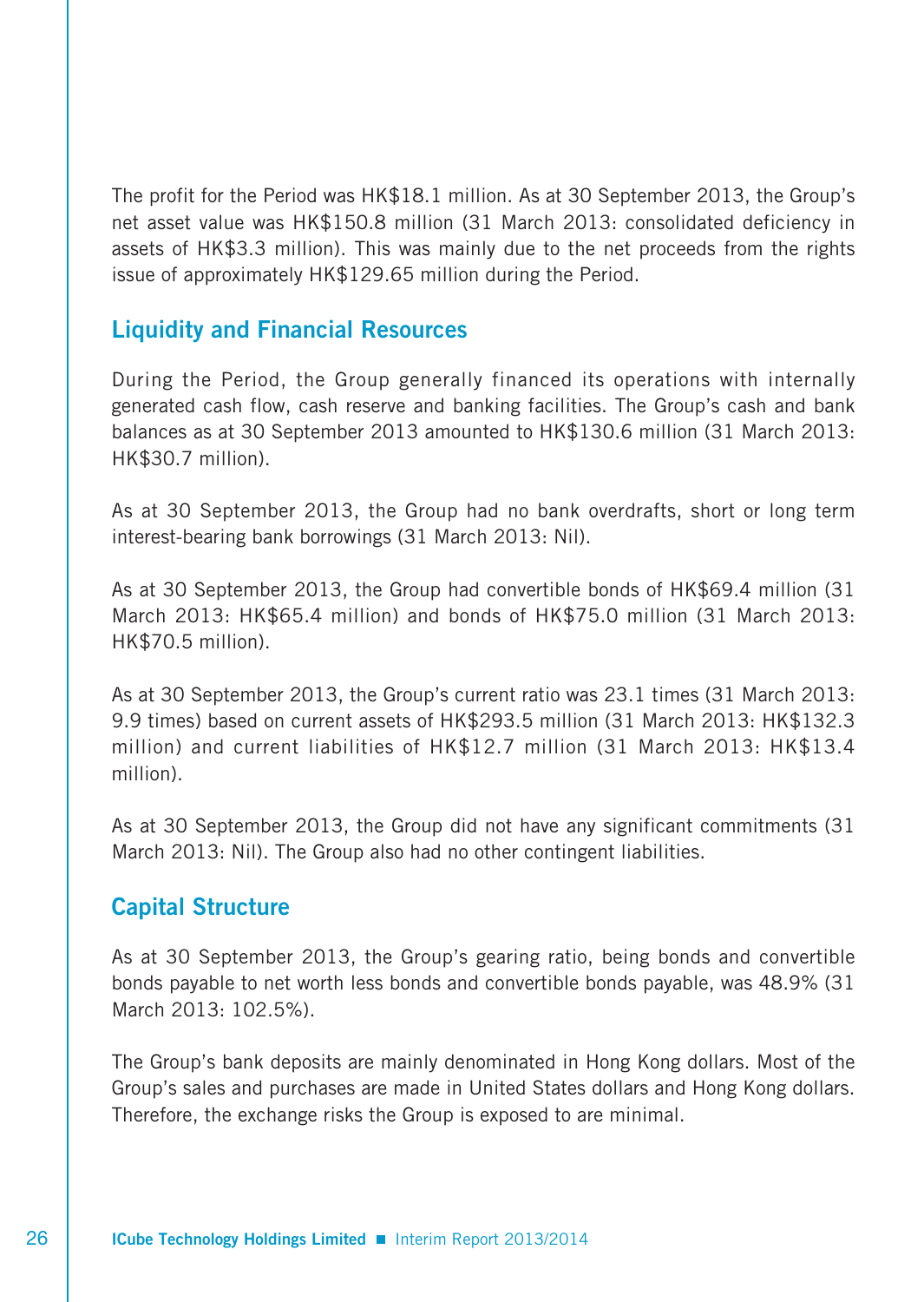On 25 June 2013, the Company entered an agreement with an underwriter for raising approximately HK\$135.58 million before expenses by issuing 1,355,825,218 new shares to the qualifying shareholders by way of the rights issue at subscription price of HK\$0.10 per right share on the basis of two right shares for every share in issue on the record date. The net proceeds of approximately HK\$129.65 million will be used as to 50% on the research and development on the Group's MVP based SoC products and 50% for the general working capital of the Group including 10% on the development of electronic products segment. Details of the above were disclosed in the Company's circular dated 29 July 2013 and prospectus dated 28 August 2013 respectively. Up to 30 September 2013, the use of net proceeds of approximately HK\$12 million were utilized on research and development of MVP, electronic product segment and general working capital.

## **Significant Investments**

As at 30 September 2013, the Group maintained a portfolio of equity investments (including available-for-sale equity investments and equity investments at fair value through profit or loss) with total carrying amount of HK\$128.7 million. The related dividend income for the Period was HK\$0.6 million.

## **Details of Charges on Assets**

As at 30 September 2013, the Company had no charges on assets (31 March 2013: Nil).

## **Material Acquisitions and Disposals**

During the Period, the Company had no material acquisitions or disposals of subsidiaries or associates.

## **Employment, Training and Development**

As at 30 September 2013, the Group had a total of 99 employees of which 31 were based in Hong Kong and 68 were based in Mainland China. The Group is committed to staff training and development and structured training programs for all employees.

Remuneration packages are maintained at a competitive level and reviewed on a periodic basis. Bonuses and share options are awarded to employees according to individual performance and industry practice.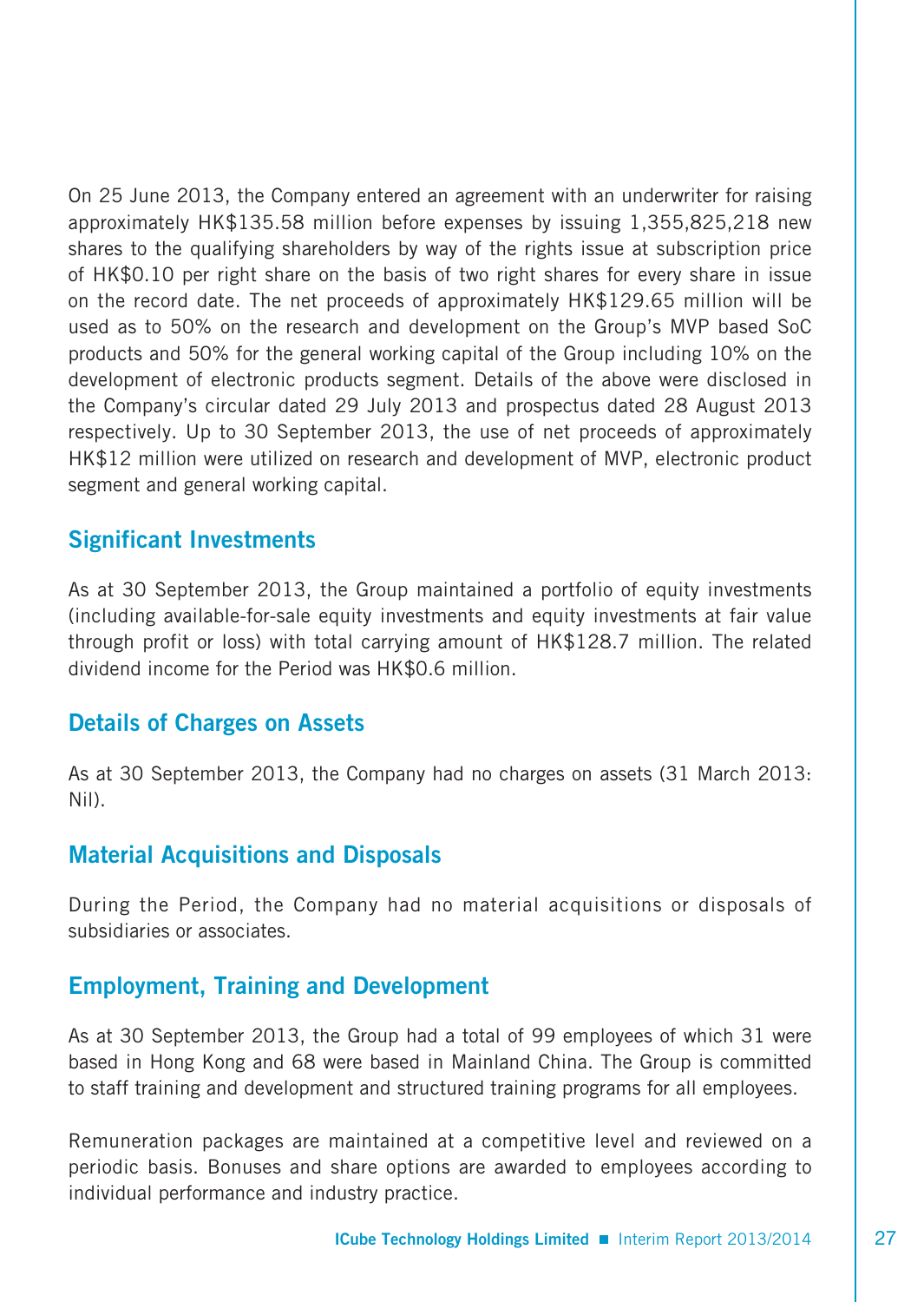# **DIRECTORS' INTERESTS IN SHARES AND UNDERLYING SHARES OF THE COMPANY**

As at 30 September 2013, the interests of the directors of the Company in the shares and underlying shares of the Company (within the meaning of Part XV of the Securities and Futures Ordinance (the "SFO")), as recorded in the register required to be kept by the Company pursuant to Section 352 of the SFO, or as otherwise notified to the Company and the Stock Exchange pursuant to the Model Code for Securities Transactions by Directors of Listed Issuers (the "Model Code") were as follows:–

# **(1) Long position in ordinary shares of the Company**

| Name of director | Capacity                                     | Number of<br>ordinary shares<br>interested | Percentage* of<br>the Company's<br>issued<br>share capital |
|------------------|----------------------------------------------|--------------------------------------------|------------------------------------------------------------|
| Mr. Wong Howard  | Interest held by a controlled<br>corporation | 408,000,000<br>(Note)                      | 20.06%                                                     |
|                  | Beneficial owner                             | 12,779,400                                 | 0.63%                                                      |
|                  |                                              | 420.779.400                                | 20.69%                                                     |
| Mr. Wong Yat Fai | Beneficial owner                             | 12,779,400                                 | 0.63%                                                      |

Note: These shares were held by Allied Way International Limited ("Allied Way"). Allied Way is a company incorporated in Hong Kong, the entire issued capital of which is owned as to 50% by Mr. Wong Howard and 50% by his spouse, Ms. Cheung Mei Yee, Rebacca ("Ms. Rebacca Cheung"). Mr. Wong Howard and Ms. Rebacca Cheung were deemed to be interested in these 408,000,000 shares of the Company held by Allied Way under Part XV of the SFO.

The percentage represents the number of ordinary shares interested divided by the number of the Company's issued shares as at 30 September 2013.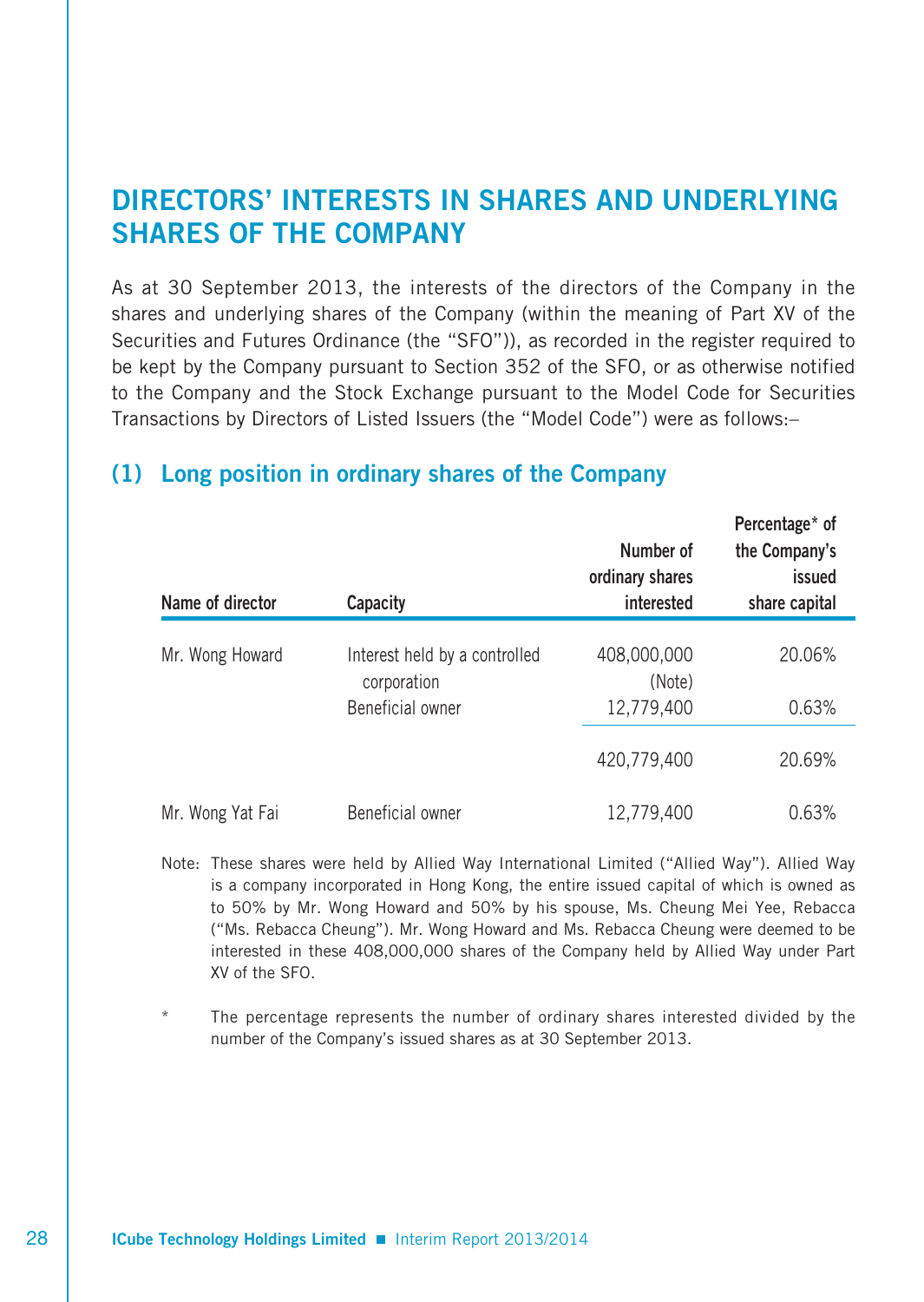# **(2) Long position in underlying shares of the Company – physically settled unlisted equity derivatives**

| Name of director | Capacity         | Number of<br>underlying shares<br>in respect of the<br>share options granted | Percentage* of<br>the underlying shares<br>over the Company's<br>issued share capital |
|------------------|------------------|------------------------------------------------------------------------------|---------------------------------------------------------------------------------------|
| Mr. Wong Howard  | Beneficial owner | 14,400,000                                                                   | 0.71%                                                                                 |
| Mr. Wong Yat Fai | Beneficial owner | 7,199,996                                                                    | 0.35%                                                                                 |

Details of the above share options granted by the Company are set out under the below section headed "Share Option Scheme".

The percentage represents the number of underlying shares interested divided by the number of the Company's issued shares as at 30 September 2013.

In addition to the above, as at 30 September 2013, certain directors of the Company held shares in certain subsidiaries of the Company in a non-beneficial capacity, solely for the purpose of complying the previous requirement of a minimum of two shareholders.

Save as disclosed above, as at 30 September 2013, none of the directors or chief executives of the Company had any interests or short positions in the shares, underlying shares or debentures of the Company or any associated corporations (within the meaning of Part XV of the SFO) as recorded in the register required to be kept by the Company pursuant to Section 352 of the SFO or as otherwise notified to the Company and the Stock Exchange pursuant to the Model Code.

## **SHARE OPTION SCHEME**

The Company's old share option scheme adopted on 27 August 2003 was expired on 27 August 2013. In order to continue to provide incentives and rewards to the eligible employees and participants, the Company adopted a new share option scheme, approved by the shareholders at the Company's Annual General Meeting held on 27 September 2013.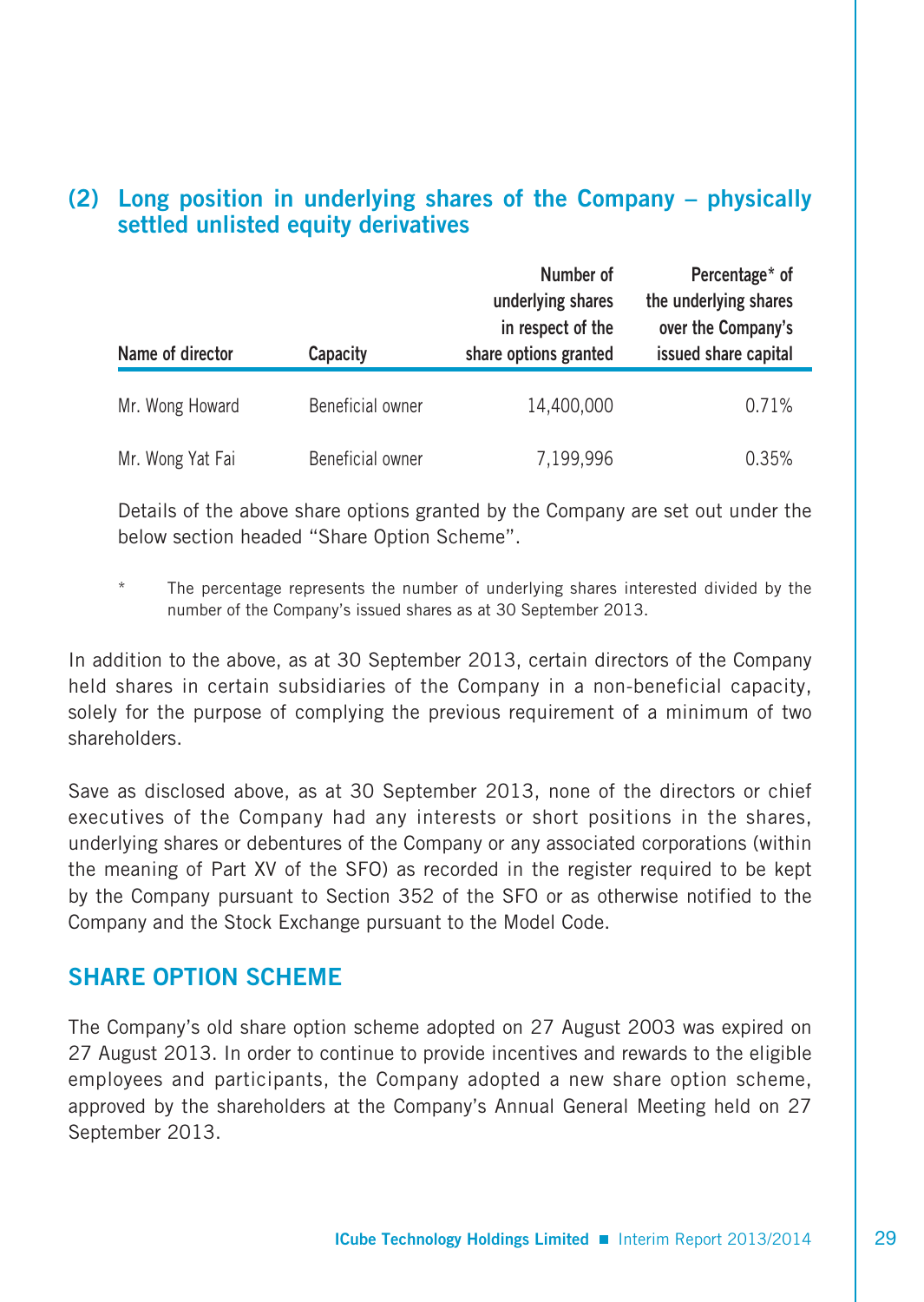A summary of the movements of the share options granted during the Period is set out as follows:

| Name or category<br>of participant  | Number of<br>share options<br>outstanding<br>at 1 April<br>2013                                                                                                    | Number of<br>share options<br>lapsed<br>during<br>the Period | Number of<br>share options<br>granted/<br>exercised/<br>cancelled<br>during<br>the Period                                                                                                                                                        | Issue                                                                                                                                                      | Number of<br>Adjustment share options<br>for outstanding at<br>Rights 30 September                                                                                 | Date of<br>grant of<br>2013 share options                                                                                                            | <b>Exercise period</b><br>of share<br>options <sup>(1)</sup>                                                                                                                                                                                                                     | Exercise price<br>of share<br>before the<br><b>Rights</b><br>Issue <sup>(2)</sup><br>(HK\$<br>per share) | Adjusted<br>exercise<br>price of<br>options share options<br>after the<br><b>Rights</b><br>Issue <sup>(2)</sup><br>(HK\$<br>per share) |
|-------------------------------------|--------------------------------------------------------------------------------------------------------------------------------------------------------------------|--------------------------------------------------------------|--------------------------------------------------------------------------------------------------------------------------------------------------------------------------------------------------------------------------------------------------|------------------------------------------------------------------------------------------------------------------------------------------------------------|--------------------------------------------------------------------------------------------------------------------------------------------------------------------|------------------------------------------------------------------------------------------------------------------------------------------------------|----------------------------------------------------------------------------------------------------------------------------------------------------------------------------------------------------------------------------------------------------------------------------------|----------------------------------------------------------------------------------------------------------|----------------------------------------------------------------------------------------------------------------------------------------|
| Director                            |                                                                                                                                                                    |                                                              |                                                                                                                                                                                                                                                  |                                                                                                                                                            |                                                                                                                                                                    |                                                                                                                                                      |                                                                                                                                                                                                                                                                                  |                                                                                                          |                                                                                                                                        |
| Mr. Wong Howard<br>Mr. Wong Yat Fai | 1,400,000<br>1,400,000<br>1,400,000<br>1,400,000<br>1,400,000<br>1,400,000<br>1,400,000<br>1,400,000<br>11,200,000<br>500,000<br>500,000<br>500,000<br>500,000     | $\overline{a}$<br>$\overline{a}$                             | $\overline{a}$<br>$\overline{a}$<br>$\overline{a}$<br>$\overline{a}$<br>$\overline{a}$<br>$\overline{a}$<br>$\overline{a}$<br>$\overline{\phantom{0}}$<br>$\overline{a}$<br>$\overline{a}$<br>$\overline{a}$<br>$\overline{a}$<br>$\overline{a}$ | 400,000<br>400,000<br>400,000<br>400,000<br>400,000<br>400,000<br>400,000<br>400,000<br>3,200,000<br>142,857<br>142,857<br>142,857<br>142,857              | 1,800,000<br>1,800,000<br>1,800,000<br>1,800,000<br>1,800,000<br>1,800,000<br>1,800,000<br>1,800,000<br>14,400,000<br>642,857<br>642,857<br>642,857<br>642,857     | 18/7/2011<br>18/7/2011<br>18/7/2011<br>18/7/2011<br>8/1/2013<br>8/1/2013<br>8/1/2013<br>8/1/2013<br>18/7/2011<br>18/7/2011<br>18/7/2011<br>18/7/2011 | 1/1/2012-31/12/2016<br>1/1/2013-31/12/2016<br>1/1/2014-31/12/2016<br>1/1/2015-31/12/2016<br>1/7/2013-31/12/2017<br>1/7/2014-31/12/2017<br>1/7/2015-31/12/2017<br>1/7/2016-31/12/2017<br>1/1/2012-31/12/2016<br>1/1/2013-31/12/2016<br>1/1/2014-31/12/2016<br>1/1/2015-31/12/2016 | 0.620<br>0.620<br>0.620<br>0.620<br>0.325<br>0.325<br>0.325<br>0.325<br>0.620<br>0.620<br>0.620<br>0.620 | 0.4822<br>0.4822<br>0.4822<br>0.4822<br>0.2528<br>0.2528<br>0.2528<br>0.2528<br>0.4822<br>0.4822<br>0.4822<br>0.4822                   |
| Other employees                     | 900,000<br>900,000<br>900,000<br>900,000<br>5,600,000                                                                                                              | $\overline{\phantom{0}}$                                     | $\overline{a}$<br>$\overline{a}$<br>$\overline{a}$<br>$\overline{a}$                                                                                                                                                                             | 257,142<br>257,142<br>257,142<br>257,142<br>1,599,996                                                                                                      | 1,157,142<br>1,157,142<br>1,157,142<br>1,157,142<br>7,199,996                                                                                                      | 8/1/2013<br>8/1/2013<br>8/1/2013<br>8/1/2013                                                                                                         | 1/7/2013-31/12/2017<br>1/7/2014-31/12/2017<br>1/7/2015-31/12/2017<br>1/7/2016-31/12/2017                                                                                                                                                                                         | 0.325<br>0.325<br>0.325<br>0.325                                                                         | 0.2528<br>0.2528<br>0.2528<br>0.2528                                                                                                   |
| In aggregate                        | 5,938,000<br>5,938,000<br>5,920,000<br>5,916,000<br>300,000<br>300,000<br>300,000<br>300,000<br>11,224,000<br>11,224,000<br>11,224,000<br>11,220,000<br>69,804,000 | $\overline{a}$<br>L<br>÷,                                    | $\overline{a}$<br>$\overline{a}$<br>$\overline{a}$<br>$\overline{a}$<br>$\overline{a}$<br>$\overline{a}$<br>$\overline{a}$<br>$\overline{a}$<br>$\overline{a}$<br>$\overline{a}$<br>$\overline{a}$<br>$\overline{a}$<br>$\overline{a}$           | 1,696,561<br>1,696,561<br>1,691,417<br>1,690,276<br>85.714<br>85,714<br>85,714<br>85,714<br>3,206,826<br>3,206,826<br>3,206,826<br>3,205,683<br>19,943,832 | 7.634.561<br>7,634,561<br>7,611,417<br>7,606,276<br>385,714<br>385,714<br>385,714<br>385,714<br>14,430,826<br>14,430,826<br>14,430,826<br>14,425,683<br>89,747,832 | 18/7/2011<br>18/7/2011<br>18/7/2011<br>18/7/2011<br>8/9/2011<br>8/9/2011<br>8/9/2011<br>8/9/2011<br>8/1/2013<br>8/1/2013<br>8/1/2013<br>8/1/2013     | 1/1/2012-31/12/2016<br>1/1/2013-31/12/2016<br>1/1/2014-31/12/2016<br>1/1/2015-31/12/2016<br>1/1/2012-31/12/2016<br>1/1/2013-31/12/2016<br>1/1/2014-31/12/2016<br>1/1/2015-31/12/2016<br>1/7/2013-31/12/2017<br>1/7/2014-31/12/2017<br>1/7/2015-31/12/2017<br>1/7/2016-31/12/2017 | 0.620<br>0.620<br>0.620<br>0.620<br>0.620<br>0.620<br>0.620<br>0.620<br>0.325<br>0.325<br>0.325<br>0.325 | 0.4822<br>0.4822<br>0.4822<br>0.4822<br>0.4822<br>0.4822<br>0.4822<br>0.4822<br>0.2528<br>0.2528<br>0.2528<br>0.2528                   |
| Total                               | 86,604,000                                                                                                                                                         | -                                                            |                                                                                                                                                                                                                                                  | 24,743,828                                                                                                                                                 | 111,347,828                                                                                                                                                        |                                                                                                                                                      |                                                                                                                                                                                                                                                                                  |                                                                                                          |                                                                                                                                        |

**30 <b>ICube Technology Holdings Limited** Interim Report 2013/2014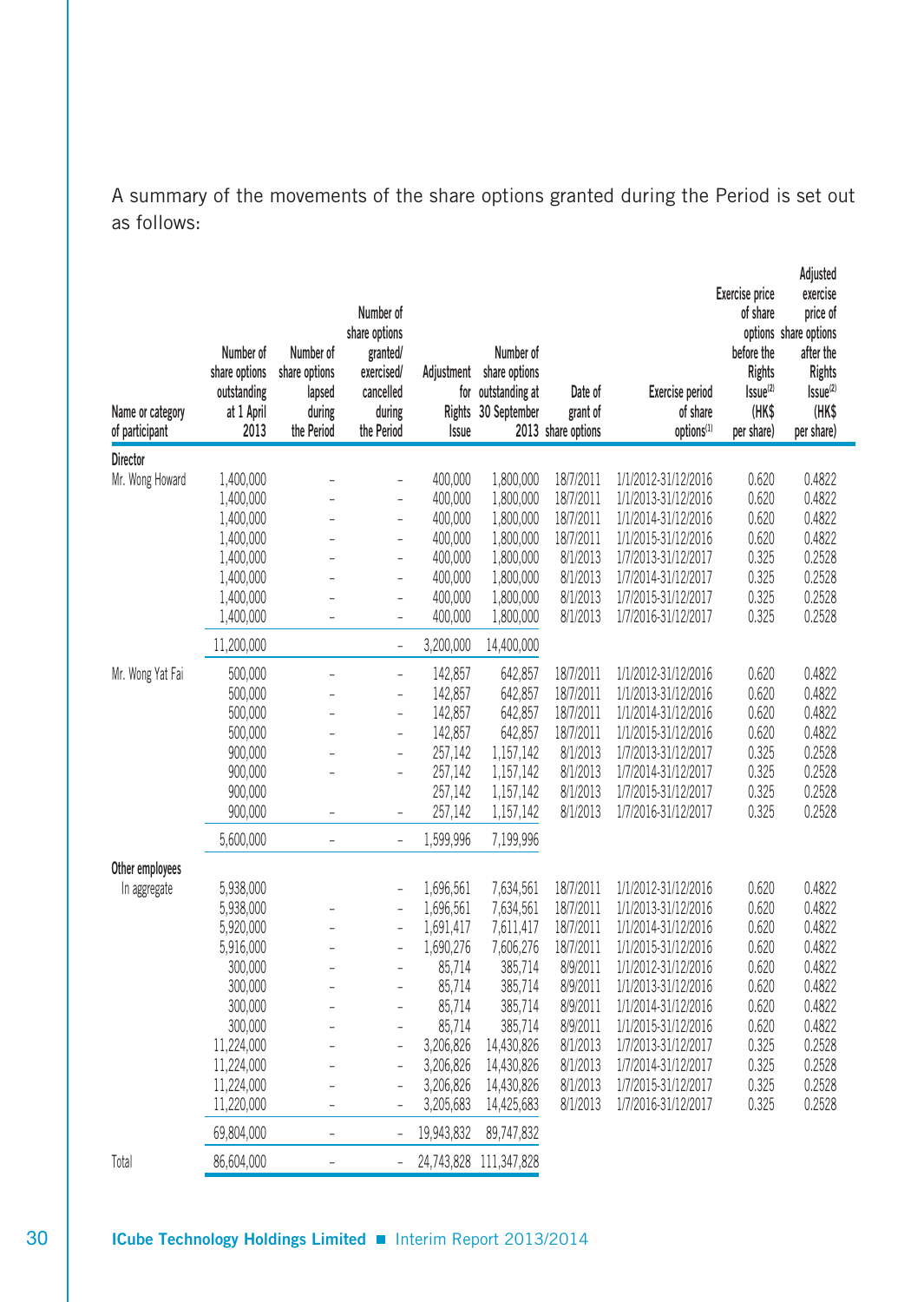Notes:

- (1) The vesting period of the share options is from the date of grant until the commencement of the exercise period.
- (2) The exercise price of the share options is subject to adjustment in case of rights or bonus issues, or other similar changes in the Company's share capital.

The fair value of the equity-settled share options granted during the year ended 31 March 2013 and 2012 was estimated by Ascent Partners Transaction Service Limited, an independent firm of professionally qualified valuers, using the binomial option pricing model, taking into account the terms and conditions upon which the options were granted. The fair value of the equity-settled share options granted was HK\$8,847,000 of which the Group recognized a share option expense of HK\$3,509,000 during the period ended 30 September 2013. The following table lists the inputs to the model used:

| Share options granted       | 8 January<br>2013 | 8 September<br>2011 | 18 July<br>2011 |
|-----------------------------|-------------------|---------------------|-----------------|
|                             |                   |                     |                 |
| Dividend yield (%)          | N/A               | N/A                 | N/A             |
| Expected volatility (%)     | 85.165            | 95.336              | 96.71           |
| Risk-free interest rate (%) | 0.423             | 0.784               | 1.306           |
| Share price at grant date   |                   |                     |                 |
| (HK\$ per share)            | 0.062             | 0.108               | 0.12            |

The expected volatility reflects the assumptions that the historical volatility is indicative of future trends, which may also not necessarily be the actual outcome.

No other feature of the options granted was incorporated into the measurement of fair value.

As at 30 September 2013, the Company had 111,347,828 (31 March 2013: 86,604,000) share options outstanding.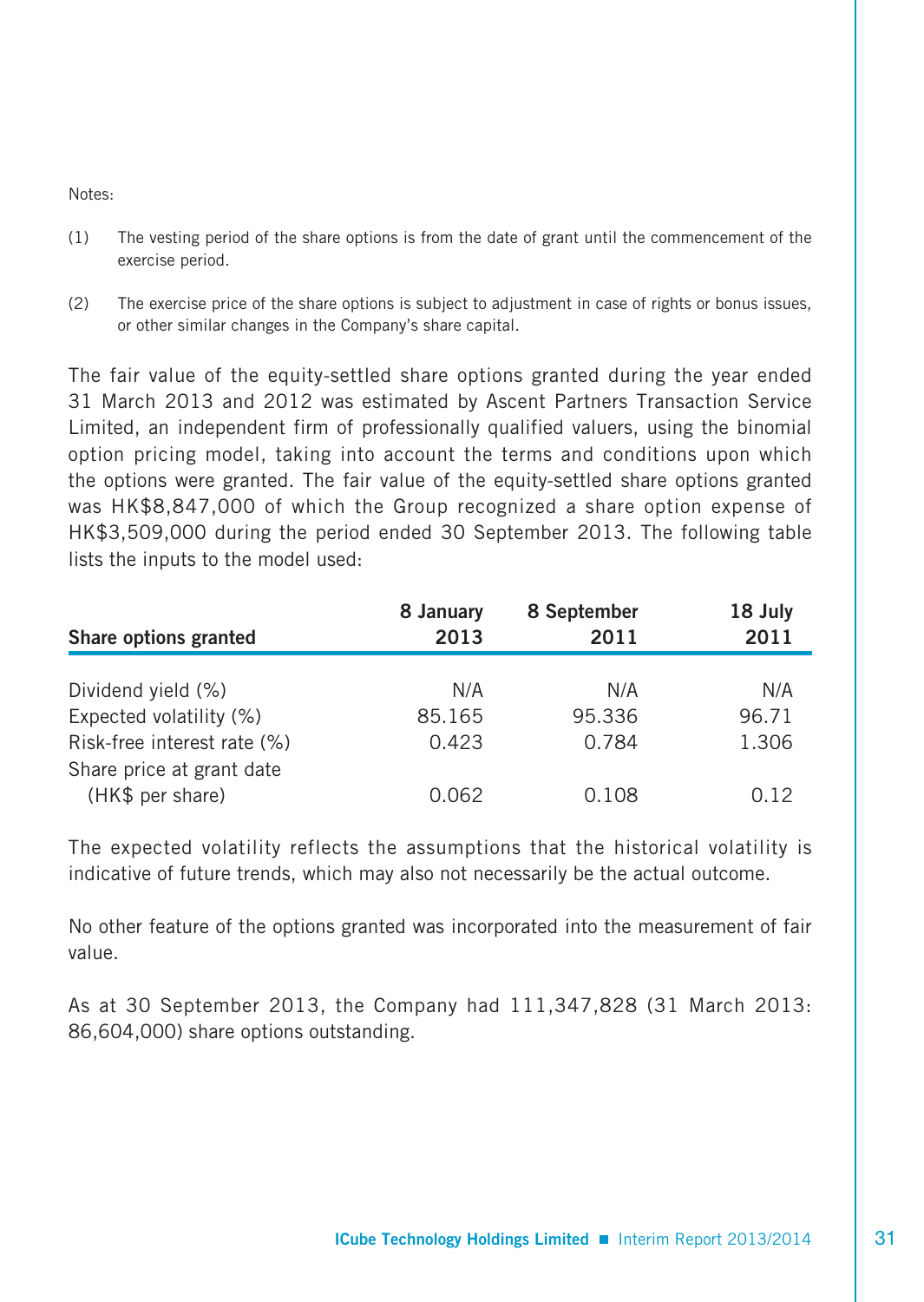# **SUBSTANTIAL SHAREHOLDERS' INTERESTS IN SHARES AND UNDERLYING SHARES OF THE COMPANY**

As at 30 September 2013, the following parties had interests of 5% or more in the shares and underlying shares of the Company as recorded in the register required to be kept by the Company pursuant to Section 336 of the SFO, or as the Company is aware:

| Name of substantial<br>shareholder | Capacity                         | <b>Note</b> | Number of<br>ordinary shares<br>interested | Percentage <sup>*</sup> of<br>the Company's<br>issued share<br>capital |
|------------------------------------|----------------------------------|-------------|--------------------------------------------|------------------------------------------------------------------------|
| Allied Way                         | Beneficial owner                 | (1)         | 408,000,000                                | 20.06%                                                                 |
| Ms. Rebacca Cheung                 | Interest held by<br>a controlled |             |                                            |                                                                        |
|                                    | corporation<br>Interest of       | (1)         | 408,000,000                                | 20.06%                                                                 |
|                                    | spouse                           | (2)         | 12,779,400                                 | 0.63%                                                                  |
|                                    |                                  |             | 420,779,400                                | 20.69%                                                                 |

# **(1) Long position in ordinary shares of the Company**

Notes:

(1) These shares were held by Allied Way. Allied Way is a company incorporated in Hong Kong, the entire issued capital of which is owned as to 50% by Mr. Wong Howard and 50% by his spouse, Ms. Rebacca Cheung. Mr. Wong Howard and Ms. Rebacca Cheung were deemed to be interested in these 408,000,000 shares of the Company held by Allied Way under Part XV of the SFO.

 The interest of Allied Way is also disclosed as the interest of Mr. Wong Howard in the above section headed "Directors' interests in shares and underlying shares of the Company".

(2) Ms. Rebacca Cheung was deemed to be interested in 12,779,400 shares of the Company through the interest of her spouse, Mr. Wong Howard, pursuant to Part XV of the SFO.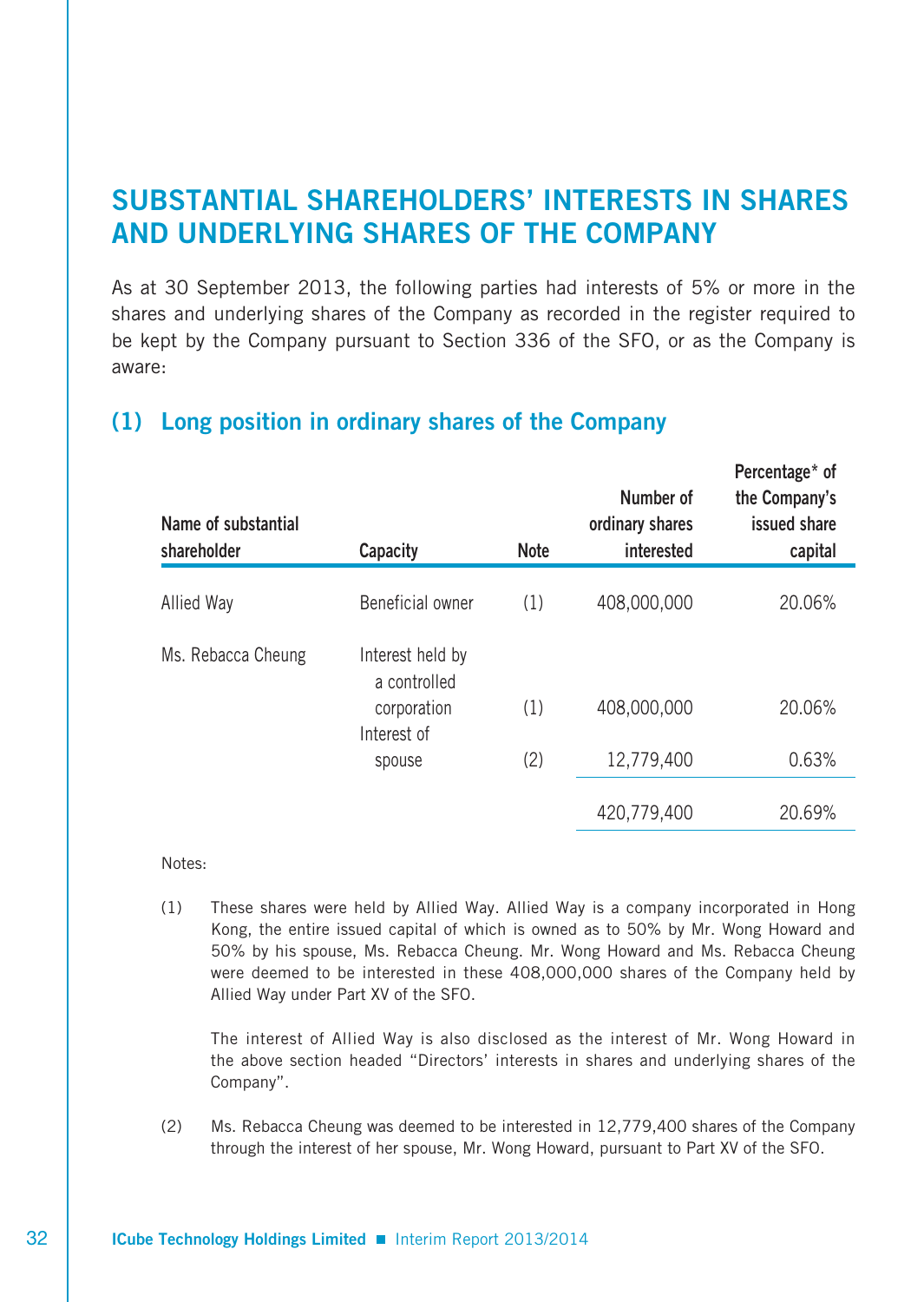# **(2) Long position in underlying shares of the Company – physically settled unlisted equity derivatives**

| Name of substantial<br>shareholder | Capacity           | Number of<br>underlying<br>shares in<br>respect of the<br>share options<br>granted | Percentage* of<br>the underlying<br>shares over the<br>Company's<br>issued share<br>capital |
|------------------------------------|--------------------|------------------------------------------------------------------------------------|---------------------------------------------------------------------------------------------|
|                                    |                    |                                                                                    |                                                                                             |
| Ms. Rebacca Cheung                 | Interest of spouse | 14,400,000<br>(Note)                                                               | 0.71%                                                                                       |

Note: Ms. Rebacca Cheung was deemed to be interested in 14,400,000 share options of the Company through the interest of her spouse, Mr. Wong Howard, pursuant to Part XV of the SFO. Details of the above share options granted by the Company are set out under the above section headed "Share Option Scheme".

The percentage represents the number of underlying shares interested divided by the number of the Company's issued shares as at 30 September 2013.

Save as disclosed above, as at 30 September 2013, no person, other than the directors of the Company, whose interests are set out in the section headed "Directors' interests in shares and underlying shares of the Company" above, had an interest or a short position in the shares or underlying shares of the Company as recorded in the register required to be kept by the Company under Section 336 of the SFO.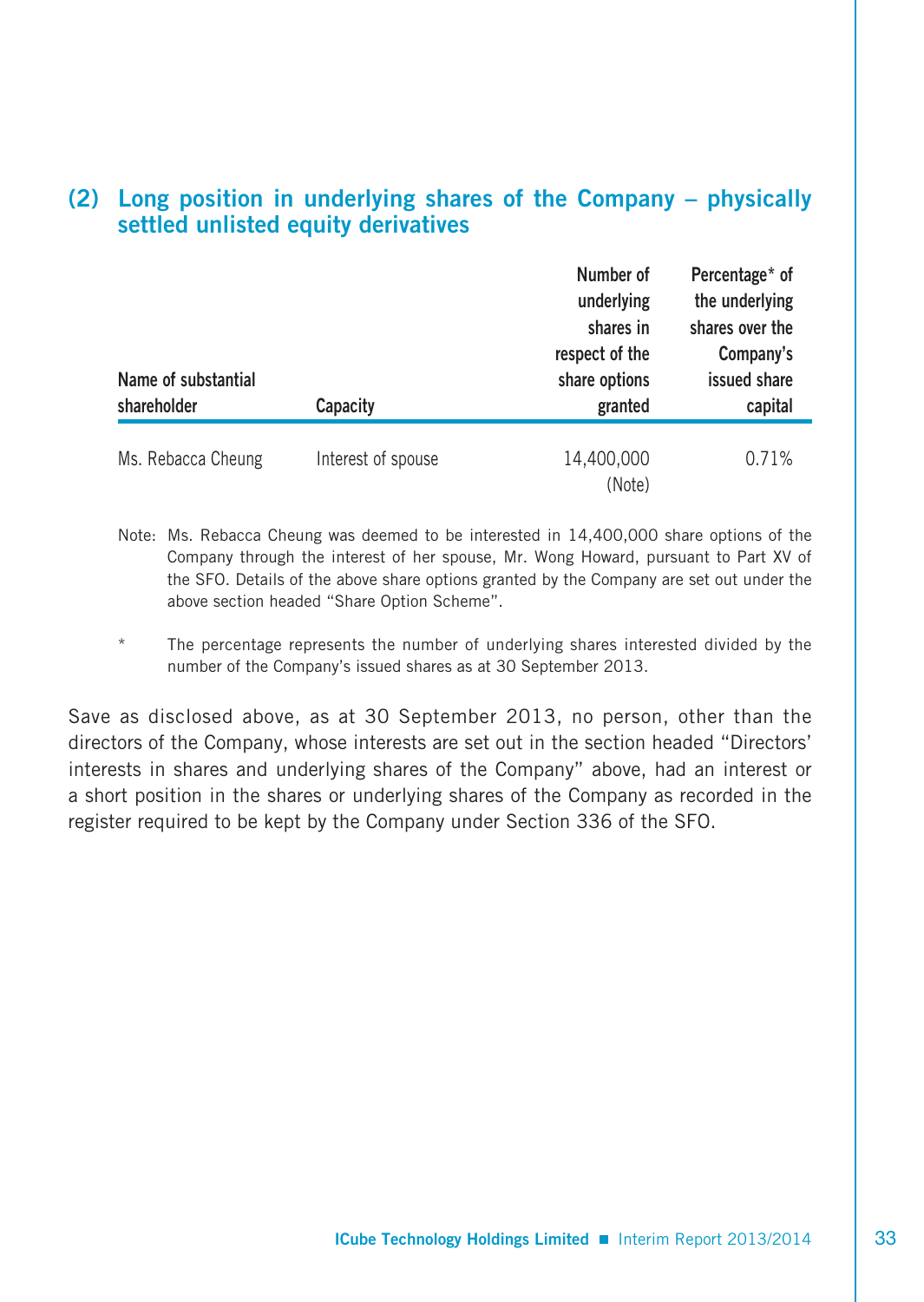# **CORPORATE GOVERNANCE**

The Board is committed to maintaining good corporate governance, consistently enhancing transparency and effective accountability in order to maximize shareholders' benefit. Detailed disclosure of the Company's corporate governance practices was stated in its last published Annual Report for the year ended 31 March 2013.

The Company has complied with the code provisions set out in Corporate Governance Code (the "CG Code") in Appendix 14 of the Listing Rules throughout the Period except for deviations from code provisions A.2.1 and A.6.7 of the CG Code described below:

Code provision A.2.1: Mr. Wong Howard currently assumes the roles of both the Chairman and the Chief Executive Officer of the Company. The Board believes that this structure provides the Group with strong and consistent leadership and allows for more effective and efficient business planning and decisions as well as execution of long term business strategies. As such, it is beneficial to the business prospects of the Group.

Code provision A.6.7: One of the independent non-executive directors was unable to attend the special general meeting of the Company held on 15 August 2013 due to his business engagement.

# **PURCHASE, SALE OR REDEMPTION OF LISTED SECURITIES**

Neither the Company, nor any of its subsidiaries purchased, sold or redeemed any of the Company's listed securities during the Period.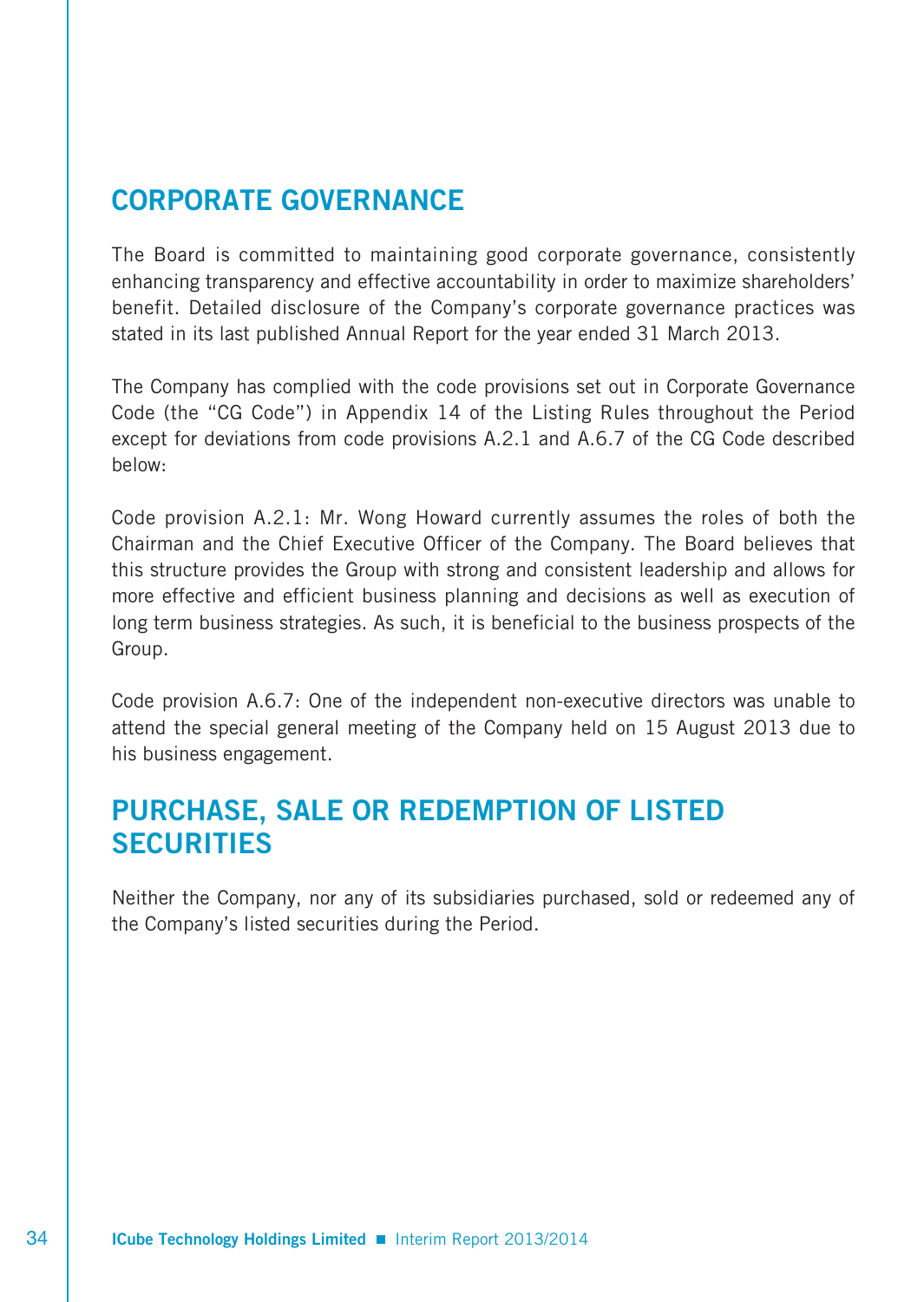# **AUDIT COMMITTEE**

The Audit Committee meets at least twice a year to monitor and review the integrity and effectiveness of the Company's financial report. The Audit Committee has reviewed the Company's unaudited interim condensed consolidated financial statements for the Period and discussed auditing, financial and internal control, and financial reporting matters of the Company. The Audit Committee comprises three members, namely, Mr. Tung Tat Chiu, Michael (Chairman of the Audit Committee), Mr. Li Chi Ming and Mr. Wan Ngar Yin, David, all of whom are independent nonexecutive directors of the Company.

# **COMPLIANCE WITH MODEL CODE FOR SECURITIES TRANSACTIONS BY DIRECTORS OF LISTED ISSUERS**

The Company has adopted its code of conduct regarding directors' dealings in the securities of the Company (the "Own Code") on terms no exacting than the required standard set out in the Model Code. Having made specific enquiry of all directors of the Company, the directors have confirmed that they have complied with the requirements set out in the Model Code and Own Code during the Period.